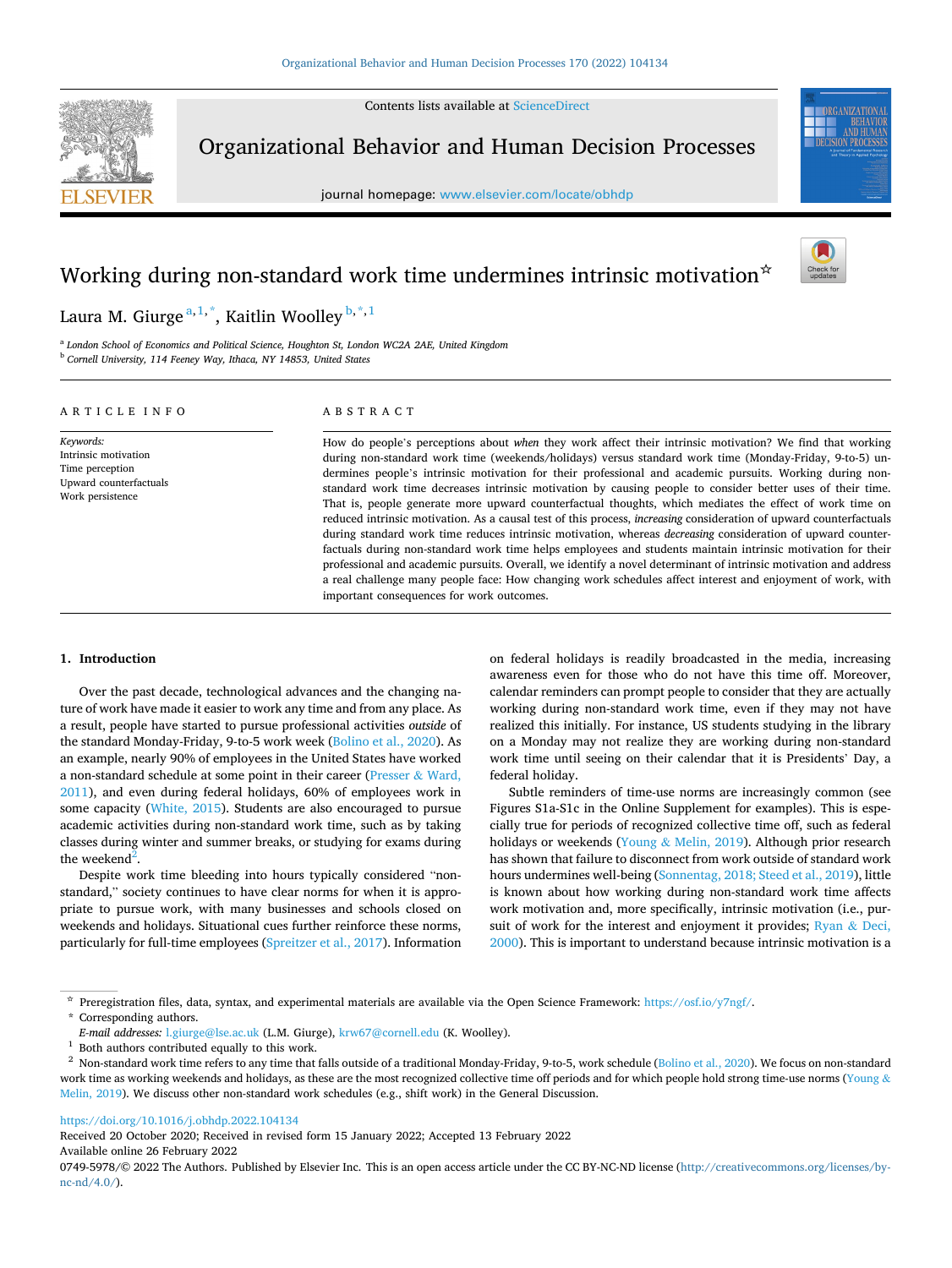key driver of work persistence ([Cerasoli et al., 2014; van Egmond et al.,](#page-12-0)  2017; Woolley & [Fishbach, 2017\)](#page-12-0) and well-being ([Van den Broeck et al.,](#page-13-0)  [2021\)](#page-13-0). Integrating insights on intrinsic motivation with the counterfactuals literature (Kahneman & [Miller, 1986; Roese, 1994\)](#page-12-0), we argue that working during non-standard (vs. standard) work time undermines intrinsic motivation for work by triggering upward counterfactual thoughts about how one's time could have been better spent.

Our research introduces *work time* as a driver of intrinsic motivation and makes three primary contributions to the literature. First, we expand research on intrinsic motivation by showing that beyond the content of work activities (Ryan  $\&$  [Deci, 2000](#page-12-0)), when people work is an important determinant of intrinsic motivation. Second, we contribute to the nascent literature on subjective time ([Aeon et al., 2020; Feldman](#page-12-0)  [et al., 2020](#page-12-0)) by showing that temporal markers, such as whether one works during non-standard versus standard work time, can be demotivating. Finally, we contribute to the literature on counterfactuals (Kahneman & [Miller, 1986; Roese, 1994](#page-12-0)) by providing causal evidence that work time increases accessibility of upward counterfactuals, which in turn harms intrinsic motivation. From a practical perspective, our research challenges the overly positive portrayal of increased work schedule flexibility ([Gaskell, 2016; Leslie et al., 2012](#page-12-0)) by documenting a negative consequence for intrinsic motivation. Given that people will likely continue to value having flexibility over when they work, we also test a strategy to mitigate decreased intrinsic motivation when working during non-standard work time.

# **2. Intrinsic motivation: What it is, why it matters, and what are its key drivers**

Intrinsic motivation is an autonomous form of motivation defined as experiencing interest and enjoyment ([Amabile et al., 1994; Elliot](#page-12-0) & McGregor, 2001; Gagné & Deci, 2005; Grant, 2008; Van den Broeck [et al., 2021; Vansteenkiste et al., 2006](#page-12-0)). Intrinsic motivation has been widely studied within organizational psychology [\(Heath, 1999; Herz](#page-12-0)[berg, 1959; Lin, 2007; Vroom, 1964; Wrzesniewski et al., 2014](#page-12-0)) as well as adjacent fields, such as creativity ([Amabile et al., 1986; Sansone](#page-12-0) & [Harackiewicz, 1998](#page-12-0)), educational psychology [\(Day et al., 1971; Elliot](#page-12-0) & [Harackiewicz, 1994; Harackiewicz](#page-12-0) & Sansone, 2000), and sports psychology [\(Vallerand, 2007; Vallerand](#page-13-0) & Losier, 1999). Across these domains, people who are intrinsically motivated pursue an activity for its own sake – that is they engage in the activity for the intrinsic interest derived from it [\(Van den Broeck et al., 2021\)](#page-13-0).

Researchers often adopt a multidimensional conceptualization of work motivation, differentiating intrinsic motivation from other extrinsic forms of motivation (Gagné & Deci, 2005; Van den Broeck [et al., 2021\)](#page-12-0). Whereas intrinsic motivation refers to engagement in an activity for the inherent pleasure it provides, extrinsic motivation reflects engagement in an activity to achieve a separate outcome ( $R$ yan  $\&$ [Deci, 2017; Van den Broeck et al., 2021\)](#page-12-0). For example, people are intrinsically motivated when they engage in work because they find it interesting and meaningful to pursue, whereas they are extrinsically motivated when they engage in work for the financial outcomes work provides.

Scholars utilize this multidimensional approach because intrinsic and extrinsic motivation are unique predictors of important work out-comes (Gagné & [Deci, 2005; Glynn, 1994; Woolley](#page-12-0) & Fishbach, 2018). Supporting this view, [Woolley and Fishbach \(2017\)](#page-13-0) found that intrinsic and extrinsic motivation differentially predict people's persistence in behaviors such as studying and exercising. In one study, they recruited people in January and asked them to rate their intrinsic and extrinsic motivation to adhere to their New Year's resolutions. The authors found that intrinsic motivation positively predicted people's pursuit of their New Year's resolutions two months later, whereas extrinsic motivation was not a significant predictor. Beyond persistence, intrinsic motivation in particular is associated with many behaviors managers wish to enhance among their employees, including greater creativity,

volunteering, and job performance ([Amabile, 1985; Grant, 2008; Liu](#page-12-0)  [et al., 2016; Van Dijke et al., 2019\)](#page-12-0). Intrinsic motivation is also beneficial outside of work, as it predicts greater work-life balance [\(Ilies et al.,](#page-12-0)  [2017\)](#page-12-0). Further illustrating the unique predictive power of intrinsic motivation, a recent *meta*-analysis revealed that intrinsic motivation was an important motivation factor for explaining certain employee outcomes, such as increased well-being and decreased absenteeism, compared to more controlled, extrinsic, types of motivation (e.g., external regulation; [Van den Broeck et al., 2021\)](#page-13-0).

Given that intrinsic motivation matters in life and at work, scholars have focused on identifying its predictors. According to selfdetermination theory (Ryan & [Deci, 2000](#page-12-0)), people are intrinsically motivated when the activities they pursue satisfy the fundamental needs for autonomy, competence, and relatedness (Deci & [Ryan, 2000;](#page-12-0)  [Grouzet et al., 2005\)](#page-12-0). For example, students who enter business or law to help others and improve society are characterized as more internally motivated relative to those who enter business or law to gain prestige and social status [\(Granfield, 1992; Greco](#page-12-0) & Kraimer, 2020; Schleef, [2000\)](#page-12-0). Job characteristic theory further identifies how specific job characteristics, such as skill variety, positively shape motivation because they satisfy innate psychological needs, such as autonomy ([Hackman](#page-12-0) & [Oldham, 1976\)](#page-12-0); thus activities within these jobs lead people to feel more intrinsically motivated. Similarly, people who pursue an activity because it is something they *want* to do are considered more intrinsically motivated than those who pursue an activity because they feel they *have*  to (Woolley & [Fishbach, 2018\)](#page-13-0).

In understanding antecedents of intrinsic motivation, research has also focused on factors that *undermine* intrinsic motivation. Children who colored for the sake of expressing themselves continued coloring when they were offered an award for coloring. Yet this award changed how children perceived the activity of coloring such that they were less likely to color when they had previously received an award but did not expect another one to arrive ([Lepper et al., 1973\)](#page-12-0). At work too, the introduction of rewards can decrease intrinsic motivation when there is no norm to receive them [\(Staw et al., 1980](#page-13-0)).

Building on this prior research, we investigate a novel factor that can shape evaluations of intrinsic motivation –– *when* work is pursued. In the following section we draw on insights from the literature on counterfactual thinking (Kahneman & [Miller, 1986](#page-12-0)) to propose that working during non-standard (vs. standard) work time will *reduce* intrinsic motivation to work because it causes people to question whether pursuing work activities achieves innate needs that they value (e.g., autonomy; Ryan & [Deci, 2000](#page-12-0)).

# **3. Reduced intrinsic motivation during non-standard work time**

For many people, working during non-standard work time is a nonnormative behavior. According to the literature on counterfactual thinking (Kahneman & [Miller, 1986](#page-12-0)), when people engage in nonnormative behaviors, they generate counterfactual thoughts, that is, they "undo" their past actions by considering how things could have turned out differently if only they had acted differently ([Epstude](#page-12-0)  $\&$ [Roese, 2007; Roese, 1994; Roese](#page-12-0) & Olson, 1993). Counterfactual thoughts can be upward – when one compares their current action to a more desirable alternative – or downward – when one compares their current action to a less desirable alternative [\(Roese, 1994](#page-12-0)). Someone working during the weekend can make an upward comparison and think about how much better their time could have been spent if, for example, they were instead watching a movie with their friends. Alternatively, someone working during the weekend could make a downward comparison and think about how much worse their time could have been spent if, for example, they were instead doing chores.

People often associate non-standard work time with more desirable activities than working (i.e., they categorize this time as time off for rest and leisure; Young  $&$  [Melin, 2019](#page-13-0)). Thus, we hypothesize that working during non-standard (vs. standard) work time will increase accessibility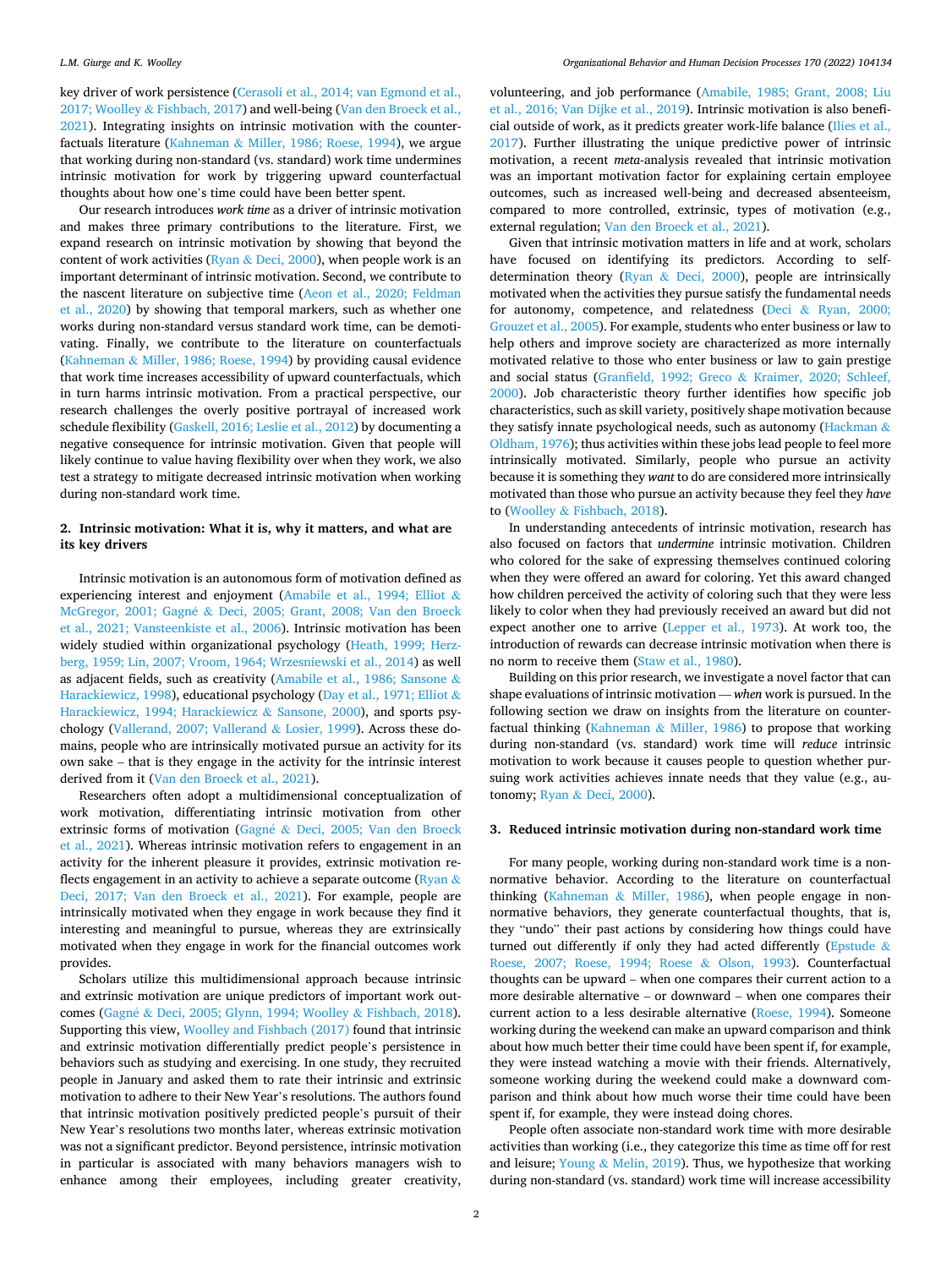#### *L.M. Giurge and K. Woolley*

of upward counterfactual thoughts. Furthermore, because upward counterfactuals are negatively correlated with downward counterfactuals (Nasco & [Marsh, 1999](#page-12-0)), it is likely that increased accessibility of upward counterfactual thoughts when working during non-standard (vs. standard) work time will further decrease accessibility of downward counterfactual thoughts. Reflecting this, research often treats counterfactual thinking as a relative index by subtracting downward counterfactuals from upward counterfactuals [\(Roese, 1994](#page-12-0)).

If upward counterfactual thoughts are more accessible when working during non-standard (vs. standard) work time, how might this affect intrinsic motivation to work? Prior research has not directly tested the link between upward counterfactuals and intrinsic motivation; however, suggestive evidence supports our prediction that intrinsic motivation is likely to suffer. A correlational study of undergraduate students found that students who engaged in more upward counterfactual thinking about their primary college major (i.e., comparing their current major to another major they perceived as more beneficial), were less intrinsically motivated to complete coursework for their current college major (Leach & [Patall, 2013\)](#page-12-0).

Beyond this correlational evidence, generating upward counterfactuals can undermine one's sense of autonomy [\(Dannenberg et al., 2012](#page-12-0)). In this prior research, people prompted to generate upward counterfactuals and consider how the situation could have turned out better experienced a lower sense of autonomy relative to those prompted to generate downward counterfactuals, that is, those who considered how the situation could have turned out worse. Possibly, considering upward counterfactuals during non-standard (vs. standard) work time will decrease intrinsic motivation for work because such upward counterfactuals reduce people's sense of autonomy, which as previously noted, is a key driver of intrinsic motivation (Deci & [Ryan, 1980](#page-12-0)).

Thus, this prior research suggests that increased accessibility of upward counterfactuals in particular will matter for intrinsic motivation. Upward counterfactuals lead people to realize they would rather be somewhere else and that they are not fully autonomous in their task choices, which should decrease intrinsic motivation. Overall, we unite the literature on upward counterfactuals with that on intrinsic motivation to formally predict:

**H1**. Working during non-standard (vs. standard) work time decreases intrinsic motivation.

**H2**. Working during non-standard (vs. standard) work time increases the accessibility of upward counterfactuals, which mediates the effect of work time on intrinsic motivation.

If increased accessibility of upward counterfactual thoughts is the key factor by which working during non-standard work time reduces intrinsic motivation, then manipulating consideration of upward counterfactuals, independent of work time, should reduce intrinsic motivation to work. That is, prompting people who work during standard work time to generate thoughts that are typically generated during nonstandard work time (i.e., increasing accessibility of upward counterfactuals) should result in lower intrinsic motivation relative to those who work during standard work time and are not prompted to consider upward counterfactual thoughts.

At the same time, we examine whether increased accessibility of downward counterfactuals influences intrinsic motivation independent of work time. If reduced intrinsic motivation during non-standard (vs. standard) work time is driven in part by decreased accessibility of downward counterfactuals, then increasing accessibility of downward counterfactuals (i.e., by prompting people to consider that they could be spending their time in worse ways than working) could in turn increase intrinsic motivation. However, given that prior research has found suggestive evidence linking upward counterfactuals with intrinsic motivation ([Dannenberg et al., 2012; Leach](#page-12-0) & Patall, 2013), we expect upward counterfactuals to be the primary factor influencing intrinsic motivation.

Overall, we propose that accessibility of upward counterfactual thoughts undermines intrinsic motivation, such that increasing accessibility of upward counterfactuals when working during standard work time will reduce intrinsic motivation relative to no manipulation of counterfactual thoughts (i.e., a control group) and a manipulation that increases accessibility of downward counterfactuals. Formally, we predict:

**H3**. During *standard* work time, increasing accessibility of upward counterfactual thoughts (vs. increasing accessibility of downward counterfactual thoughts or no change in counterfactual thinking) will reduce intrinsic motivation to work.

Lastly, our theory offers clear implications for how to help preserve intrinsic motivation for those working during non-standard work time. If people experience lower intrinsic motivation during non-standard (vs. standard) work time because they spontaneously generate upward counterfactuals about how their time could have been better spent, instructing people working during non-standard work time to consider thoughts unrelated to upward counterfactuals should attenuate the effect. That is, redirecting people to instead consider the benefits of working non-standard work time should help prevent a reduction in intrinsic motivation. Thus, we test our theory by manipulating accessibility of upward counterfactual thoughts during non-standard work time. Formally, we predict:

**H4**. During *non-standard* work time, decreasing accessibility of upward counterfactual thoughts (vs. increasing accessibility of upward counterfactual thoughts or no change in counterfactual thinking) will increase intrinsic motivation to work.

#### **4. Research overview**

Overall, we theorize that *when* people work matters for intrinsic motivation. We test this prediction in eight experiments (summarized in [Table 1\)](#page-3-0). We examine intrinsic motivation among employees and students who work or study full-time, as perceptions about non-standard (vs. standard) work time are more salient for full-time workers [\(Spreit](#page-13-0)[zer et al., 2017](#page-13-0)). Throughout, we compare intrinsic motivation when working during non-standard work time (e.g., weekends) with intrinsic motivation when working during standard work time (i.e., Monday-Friday). We also hold the day itself constant and manipulate the perception of time as non-standard (e.g., by manipulating whether students studying on a Monday when their university is in session are aware that it is a federal holiday or not).

We first demonstrate that working during non-standard (vs. standard) work time decreases intrinsic motivation among students (Study 1) and employees (Study 2). We also show that this effect holds for employees working on a Saturday (vs. Tuesday), even when employees are not explicitly reminded that Saturday represents non-standard work time (Study 3). We then test our underlying process in two studies, in line with recommendations from prior research [\(Spencer et al., 2005](#page-13-0); see also Vancouver & Carlson,  $2015$ <sup>3</sup>. Specifically, Study 4 demonstrates that non-standard (vs. standard) work time increases accessibility of upward counterfactuals, which mediates the effect of work time on intrinsic motivation. Study 5 demonstrates that increasing accessibility

 $3$  This design was inspired by [Spencer et al. \(2005\)](#page-13-0), who discuss research by [Word et al. \(1974\)](#page-13-0) testing process via a causal-chain. Word and colleagues used a two-step process to test the causal theory that "Stereotypes (A) lead to behaviors consistent with the stereotype (C) because of the nonverbal behavior on the part of those who hold the stereotype (B)" (p. 846). They established the link between A and B in their first study. Then, their second study directly manipulated the mechanism to show the relationship between B and C. Following this two-step process, our Studies 4–5 test the causal theory that nonstandard work time (A) reduces intrinsic motivation (C) because people generate more upward counterfactuals (B).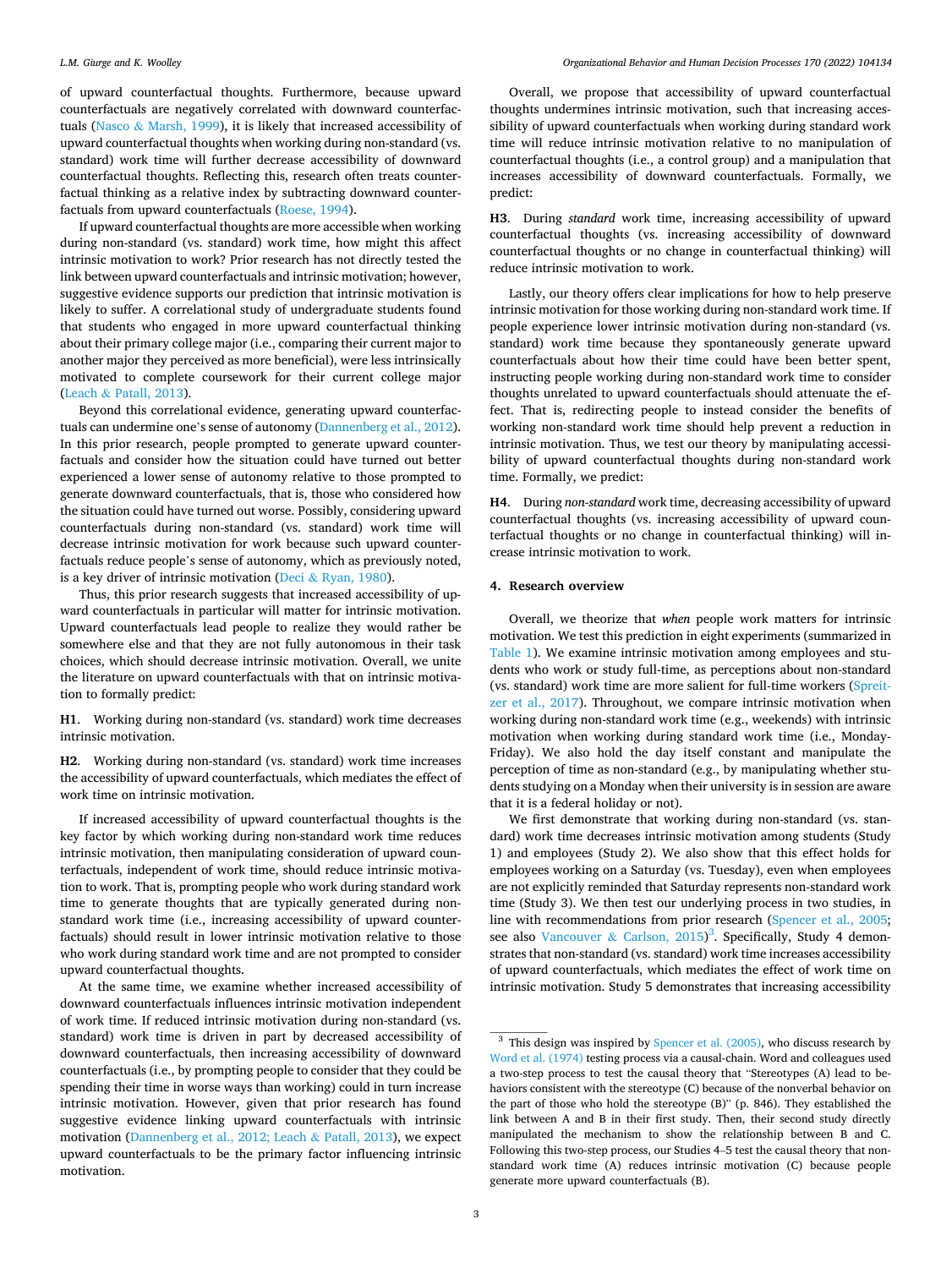#### <span id="page-3-0"></span>**Table 1**

Summary of studies.

| Study (N) | Sample    | Manipulation                                                                                                                                         | <b>Findings (Hypotheses)</b>                                                                                                                                                                          |
|-----------|-----------|------------------------------------------------------------------------------------------------------------------------------------------------------|-------------------------------------------------------------------------------------------------------------------------------------------------------------------------------------------------------|
| 1(123)    | Students  | 2-cell (aware vs. unaware of non-standard work time; between-<br>subjects)                                                                           | Students who believe that they are working during non-standard (vs. standard)<br>work time report lower IM.                                                                                           |
| 2(274)    | Employees | 2-cell (non-standard vs. standard work time; within-subject)                                                                                         | Employees working during non-standard (vs. standard) work time report lower IM.                                                                                                                       |
| 3(472)    | Employees | 2 (non-standard vs. standard work time; within-subject) $\times$ 2<br>(reminded of non-standard work time vs. not; between-subjects)<br>mixed design | Employees working during non-standard (vs. standard) work time report lower IM,<br>regardless of a non-standard work time reminder.                                                                   |
| 4(257)    | Employees | 2-cell (aware vs. unaware of non-standard work time; between-<br>subjects)                                                                           | Employees who believe that they are working during non-standard (vs. standard)<br>work time report lower IM and greater upward counterfactuals.                                                       |
| 5(291)    | Employees | 3-cell (prompted to consider upward vs. downward vs. no-<br>counterfactual thoughts during standard work time; between-<br>subjects)                 | Employees working during standard work time report lower IM when prompted to<br>generate upward counterfactuals (vs. downward counterfactuals or a no-<br>counterfactual control condition).          |
| 6a (270)  | Employees | 3-cell (prompted to consider upward vs. no-upward vs. no-<br>counterfactual thoughts during non-standard work time;<br>between-subjects)             | Employees who consider working during non-standard work time report greater<br>IM when upward counterfactuals are less accessible (vs. more accessible or a no-<br>counterfactual control condition). |
| 6b(71)    | Students  | 2-cell (prompted to consider upward vs. no-upward                                                                                                    | Students and employees working during non-standard work time report greater IM                                                                                                                        |
| 6c (181)  | Employees | counterfactual thoughts during non-standard work time;<br>between-subjects)                                                                          | when upward counterfactuals are less (vs. more) accessible (S6b; S6c), which<br>affects persistence (S6c).                                                                                            |

*Note*. All studies recruited full-time students or employees; IM refers to intrinsic motivation. For online studies, we pre-determined our sample size in advance to recruit a minimum of 90 participants per cell. For in-person studies, where participants were approached by research assistants in the field during non-standard work time, we aimed to recruit a minimum of 60 per cell to be adequately powered to detect a medium-sized effect. We met this threshold in Study 1, but not Study 6b. Study 6c was conducted in part to replicate Study 6b given the smaller sample size.

of upward counterfactuals during *standard* work time undermines intrinsic motivation compared to increasing accessibility of downward counterfactual thoughts or to a no-counterfactuals control condition. Finally, we examine whether decreasing the accessibility of upward counterfactuals when working during non-standard work time reverses the effect, allowing people to maintain intrinsic motivation during nonstandard work time (Studies 6a-6c). In Study 6c we further examine implications for work persistence.

In some studies, we also examine extrinsic motivation (i.e., Studies 1–3 and 6b assess identified regulation: pursuing activities to attain valued career goals; Studies 2–3 and 6c assess external regulation: pursuing activities for purely external, often financial, rewards). We measure extrinsic motivation as in prior motivation research, which at times contrasts intrinsic motivation with extrinsic motivation ( $\frac{Gagn\acute{e} \&$ [Deci, 2005; Woolley](#page-12-0) & Fishbach, 2018). However, given that our focus is on intrinsic motivation, we return to discuss consequences for extrinsic motivation in the General Discussion.

Preregistration files, data, syntax, and experimental materials for our studies are available at the OSF: https://osf.io/y7ngf/. We report measures pre-registered as exploratory and correlations among our core variables in the Online Supplement.

# **5. Study 1: Studying during non-standard work time decreases intrinsic motivation**

Study 1 examined whether studying during non-standard work time decreases students' intrinsic motivation to study (H1). We recruited fulltime US students studying in a campus library during a federal holiday, which was not a university holiday. This allowed us to hold the time constant, and manipulate perceptions of time as non-standard (vs. standard). Since students did not have this day off, we anticipated that they would perceive this time as standard work time unless told otherwise. We accordingly told half of participants that they were working during a federal holiday (non-standard condition) whereas the other half did not learn this (standard condition). We predicted that students who perceived the time as non-standard (vs. standard) would report lower intrinsic motivation to study.

## *5.1. Method*

*Participants.* We pre-registered this study (aspredicted.org/da6z6. pdf) and recruited 123 full-time students from an East Coast university in the US (65.0% female,  $M_{\text{age}} = 20.68$ ,  $SD_{\text{age}} = 2.15$ ). A research assistant blind to hypothesis and condition approached students studying in a campus library during a federal holiday to complete a Qualtrics survey on an iPad.

*Procedure*. The Qualtrics survey randomly assigned participants to one of two conditions in a between-subjects design. In the *non-standard work time* condition, participants read: "Today is February 17th, Presidents' Day. Presidents' Day is a state holiday celebrated on the 3rd Monday of February where many people have off from work." In the *standard work time* condition, participants read: "Today is February 17th." We conducted a pre-test to confirm that people who learn that this time is a federal holiday (vs. not) perceive it as non-standard<sup>4</sup>.

We then asked students to list the work they were currently doing. For example, students wrote "finance homework," "starting with Econ work," and "studying for prelim." We assessed students' intrinsic motivation for the course work they were completing that day using items adapted from the interest-enjoyment dimension of the Intrinsic Motivation Inventory [\(Grant, 2008; McAuley et al., 1989; Menges et al.,](#page-12-0)  2017; Woolley & [Fishbach, 2018;](#page-12-0)  $\alpha = 0.86$ ); specifically, we asked participants: "To what extent are the materials you are working on today:" 1. Enjoyable, 2. Engaging, 3. Interesting, and 4. A fun challenge. This validated scale captures students' intrinsic motivation to pursue their course work.

We assessed extrinsic motivation using items tapping into identified regulation (Gagné et al., 2010; Gagné & Deci, 2005) – the desire to perform an activity due to its personal importance ( $\alpha = 0.84$ ): "Are the materials you are working on today:" 1. Useful for your long-term goals, 2. Important to finish, 3. A way to reach your goals, and 4. Effective for reaching your long-term goals. We assessed all items on seven-point scales  $(1 = not at all, 7 = very much)$ . In this study, intrinsic motivation and identified regulation were weakly correlated  $(r = 0.28;$  Evans, [1996\)](#page-12-0). For subsequent studies, we report correlations among variables in the Online Supplement.

<sup>4</sup> In a pretest, we asked participants either "How do you think most people would spend Presidents' Day?" or "How do you think most people would spend February 17th, 2020?" (–3 = *spend this day relaxing*; 3 = *spend this day working*). Confirming our manipulation, people thought others would be more likely to relax (vs. work) on Presidents' Day ( $M = -0.48$ ,  $SD = 1.93$ ) than February 17th  $(M = 1.75, SD = 1.12), t(41) = -4.54, p < .001, d = -1.38.$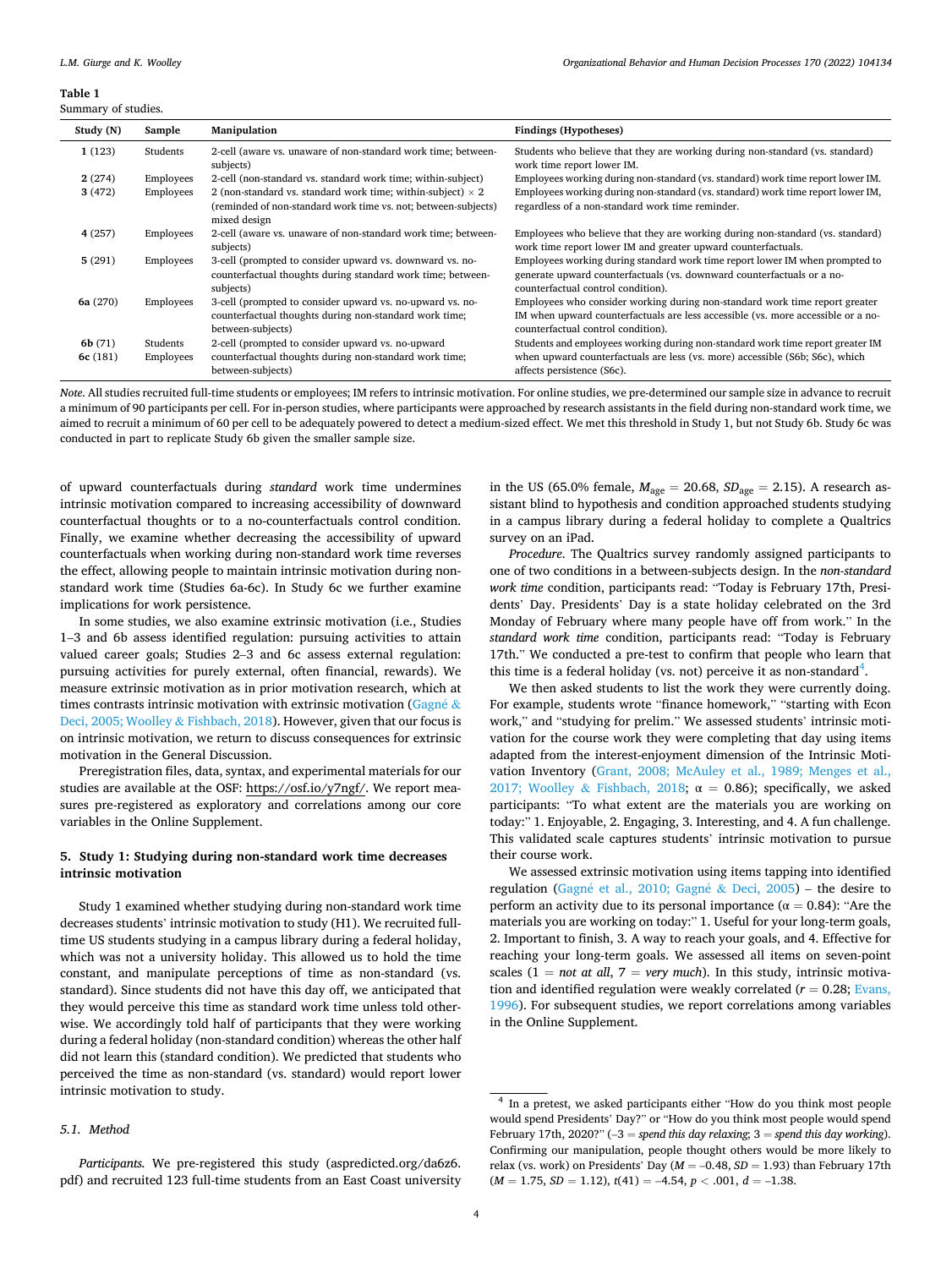#### *5.2. Results*

In line with our preregistration plan, we conducted two *t*-test analyses. As predicted, students who perceived that they studied during non-standard (vs. standard) work time reported lower intrinsic motivation ( $M_{\text{non-standard}}$ )  $= 3.70, SD = 1.16; M<sub>standard</sub> = 4.31, SD = 1.29, t(121) = -2.80, p = .006,$  $d = -0.50$ . There was no significant effect of condition on identified regulation ( $M_{\text{non-standard}} = 4.91$ ,  $SD = 1.39$ ;  $M_{\text{standard}} = 5.06$ ,  $SD = 1.25$ ),  $t(121) = -0.67, p = .506, d = -0.11.$ 

## *5.3. Discussion*

Study 1 demonstrated that perceptions of non-standard work time reduce intrinsic motivation (H1). Full-time students studying on campus felt less intrinsically motivated to study when they perceived the time as non-standard (vs. standard). Although our main focus is on intrinsic motivation, we note that there was no significant effect of work time on identified regulation, which is a form of extrinsic motivation ([Gagn](#page-12-0)é  $\&$ [Deci, 2005\)](#page-12-0).

# **6. Study 2: Working during non-standard work time decreases intrinsic motivation**

Study 2 extended Study 1 in two ways. First, whereas Study 1 tested for the predicted effect by manipulating awareness of non-standard work time between-subjects, Study 2 manipulated work time withinsubject, holding the person constant. Participants completed a survey on two days. During standard work time, they indicated their intrinsic motivation to work after viewing a calendar highlighting the day as a typical Monday. We surveyed the same participants one week later, asking them to indicate their intrinsic motivation to work, this time after viewing a weekly calendar highlighting the day as Monday, a federal holiday.

Second, in Study 2 we drew people's attention to the non-standard nature of work time using a more conservative and subtle manipulation (i.e., a calendar). Unlike Study 1, we did not prompt participants to consider others' time-use. We predicted that people would report lower intrinsic motivation to work during non-standard (vs. standard) work time (H1).

# *6.1. Method*

*Participants.* We pre-registered this study (aspredicted.org/s43e7. pdf) and recruited 502 US-based participants from Prolific to complete a two-part survey starting on a typical Monday (standard work time). We used panel filters to recruit full-time employees (i.e., working 31–60 hours a week)<sup>5</sup>. In line with our preregistration plan, 368 participants who completed the first survey passed our three attention check questions and were invited to take part in the second survey one week later on Monday, a federal holiday (non-standard work time). Of those invited, 274 participants completed the second survey (44.5% female;  $M_{\text{age}} = 34.79, SD_{\text{age}} = 9.87$ <sup>6</sup>.

*Procedure.* This study used a 2-cell (standard vs. non-standard work time) within-subject design. We recruited participants to complete a

survey about their work experience. On January 11th [January 18th], we presented participants with a weekly calendar highlighting the day ([Fig. 1\)](#page-5-0).

We assessed intrinsic motivation using a seven-item scale ( $\alpha_{standard}$ ) 0.95;  $\alpha_{\text{non-standard}} = 0.97$ , combining the four-item scale from Study 1 ([Grant, 2008; McAuley et al., 1989; Menges et al., 2017; Woolley](#page-12-0) & [Fishbach, 2018\)](#page-12-0) with three additional items from [Mullan et al. \(1997\)](#page-12-0). Specifically, participants in this study read "We will ask you some questions about your experience today" and were then prompted to answer the following questions: "I am working today because…" 1. "I feel that my work is interesting," 2. "I feel that my work is meaningful," 3. "I feel that my work is engaging," 4. "I feel that my work is enjoyable," 5. "I feel pleasure in learning new things," 6. "I feel satisfaction in taking on interesting challenges," and 7. "I feel satisfaction in successfully doing difficult tasks" (1 = *not at all*, 7 = *very much*).

We also included a seven-item scale assessing identified regulation ( $\alpha_{standard} = 0.90$ ;  $\alpha_{non-standard} = 0.95$ ), combining the four-item scale from Study 1 with three additional items from [Mullan et al. \(1997\)](#page-12-0). Participants indicated whether they were working that day because… 1. "It is useful for my long-term goals," 2. "It is important to finish," 3. "It is a way to reach my goals," 4. "It is effective for reaching my long-term goals," 5. "I need to attain certain important objectives," 6. "I need to attain a certain lifestyle," and 7. "I need to attain my career goals"  $(1 =$ *not at all*, 7 = *very much*).

Lastly, in line with past motivation literature [\(Mullan et al., 1997](#page-12-0)), we included a three-item scale for external regulation, which examines whether people work for external rewards separate from the work itself ( $\alpha_{standard} = 0.89$ ;  $\alpha_{non-standard} = 0.93$ ). Participants indicated whether they were working that day… 1. "For the income it provides me," 2. "Because it allows me to earn money," and 3. "To gain a sense of security"  $(1 = not at all, 7 = very much)^7$ .

At the end of the first survey, we measured three attention check questions that we used to carry out pre-registered exclusions. At the end of the second survey, we confirmed that participants were planning to work during non-standard work time by asking, "Were you planning to work today?" (75.2% reported that they had planned to work that day).

## *6.2. Results*

In line with our preregistration plan, we conducted a paired *t*-test analysis to compare intrinsic motivation to work during non-standard work time with intrinsic motivation to work during standard work time. As predicted, participants were less intrinsically motivated during non-standard work time ( $M = 4.55$ ,  $SD = 1.91$ ) than during standard work time (*M* = 4.98, *SD* = 1.52), *t*(273) = –4.82, *p <* .001, *d* = –0.29. Although not pre-registered, this effect held when restricting the sample to only those who planned to work during non-standard work time  $(M_{\text{non-standard}} = 4.71, SD = 1.81; M_{\text{standard}} = 5.03, SD = 1.55)$ ,  $t(205) =$  $-3.71, p < .001, d = -0.26$ .

We next examined identified and external regulation, which we had pre-registered as exploratory. We found that working during nonstandard (vs. standard) work time decreased identified regulation  $(M_{\text{non-standard}} = 5.20, SD = 1.54; M_{\text{standard}} = 5.70, SD = 1.03), t(273) =$ –6.16,  $p < .001$ ,  $d = -0.37$ , and decreased external regulation ( $M_{\text{non}}$ )  $s_{standard} = 5.73$ ,  $SD = 1.53$ ;  $M_{standard} = 6.06$ ,  $SD = 1.02$ ),  $t(273) = -3.56$ ,  $p < .001$ ,  $d = -0.21$ . Restricting the sample to those who planned to work during non-standard work time, the effect on identified regulation remained,  $t(205) = -4.92$ ,  $p < .001$ ,  $d = -0.34$ , but the effect on external

<sup>5</sup> We consider full-time as working more than 31 hours per week, based on prior research and because few people working more than 30 hours describe themselves as part-time (Duffield et al., 2008; Manning & [Petrongolo, 2008\)](#page-12-0).  $^6$  Those who completed both surveys (included in the final sample) reported

lower intrinsic motivation in the first survey ( $M = 4.98$ ,  $SD = 1.52$ ;  $n = 274$ ) than those who completed only the first survey ( $M = 5.33$ ,  $SD = 1.22$ ;  $n = 94$ ), *t*  $(366) = -2.03, p = .043, d = -0.24$ . This study thus serves as a conservative test of our hypothesis, as those who completed both surveys and were included in our final sample had *lower* intrinsic motivation during standard work time than those who were not included in the final sample.

<sup>7</sup> Note the 7-item scale of identified regulation was mislabeled as "extrinsic motivation" in our pre-registration and the 3-item scale of external regulation was mislabeled as "identified regulation." We utilized a CFA with oblique rotation and unrestricted extraction method based on "leveling off" the scree plot ([Fabrigar et al., 1999\)](#page-12-0) to confirm that these motivation measures load onto three separate factors (see Online Supplement for full factor analysis).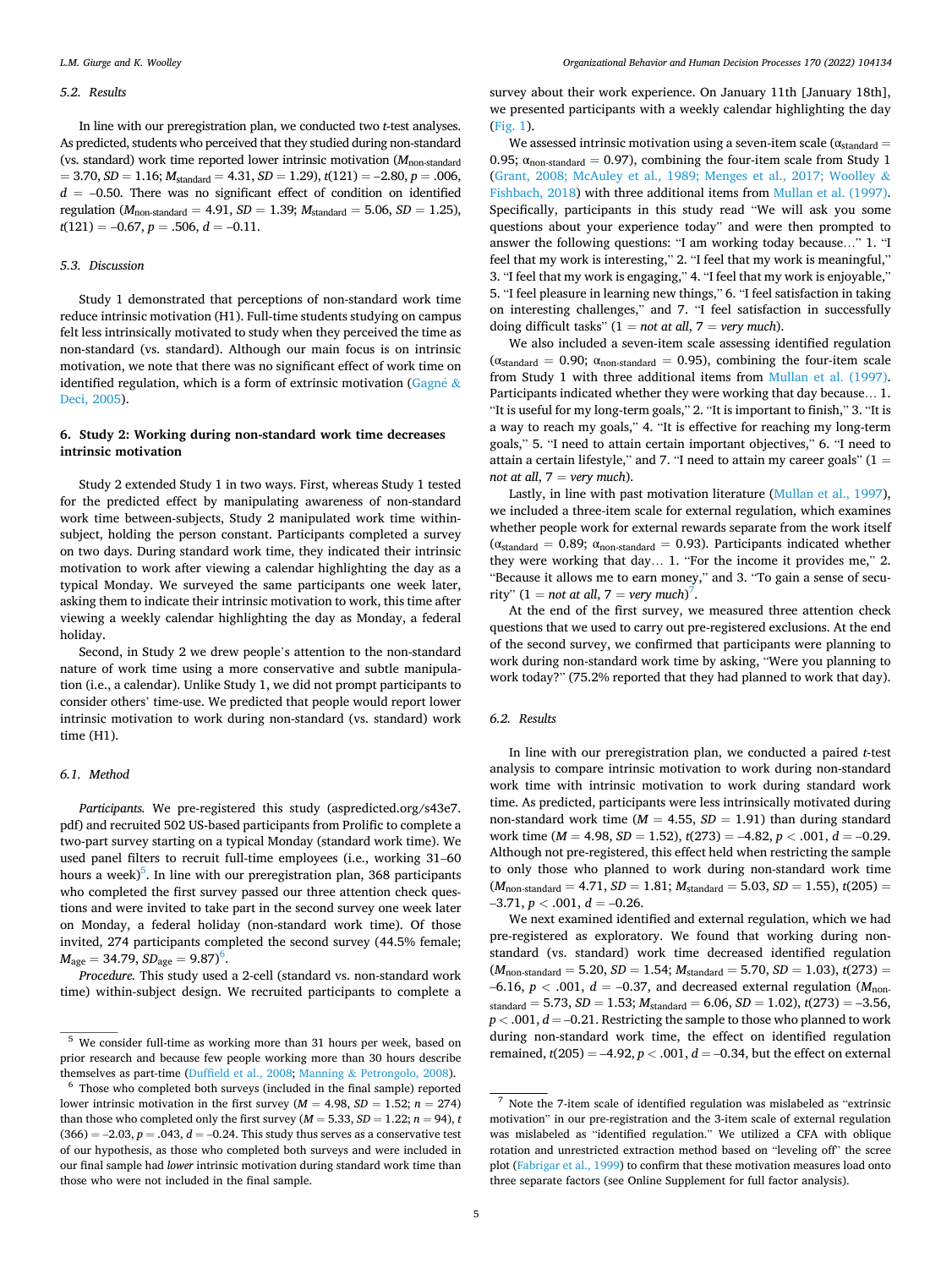# **Standard Work Time Condition**

<span id="page-5-0"></span>Today is January 11th.



# **Non-Standard Work Time Condition**

Today is January 18th, Martin Luther King Jr. Day.

| January 2021 |                                            |    |    |    |    |    |  |  |  |
|--------------|--------------------------------------------|----|----|----|----|----|--|--|--|
|              | M                                          |    | W  |    |    |    |  |  |  |
| 17           | 18<br><b>Martin Luther</b><br>King Jr. Day | 19 | 20 | 21 | 22 | 23 |  |  |  |

**Fig. 1.** Standard vs. non-standard work time manipulation (Study 2).

regulation became non-significant,  $t(205) = -1.30$ ,  $p = .194$ ,  $d = -0.09$ .

# *6.3. Discussion*

Study 2 revealed that manipulating non-standard (vs. standard) work time within-subject reduced intrinsic motivation to work. Although people engaged in work-related activities on both Mondays, they reported lower intrinsic motivation for their work when working during a federal holiday versus a regular work day. Overall, this study shows that subtle reminders that the day is non-standard for work can undermine intrinsic motivation.

Of note, in this study working non-standard work time reduced extrinsic motivation (both identified and external regulation), although the effect on external regulation was not significant when excluding people who did not planning to work during the federal holiday. One possible conclusion from Studies 1–2 is that the effect of work time on intrinsic motivation is more stable than the effect, if any, on identified or external regulation. For this reason, in our next study we again preregistered extrinsic motivation measures as exploratory but report results in the Online Supplement. We return to discuss extrinsic motivation across studies in the General Discussion.

# **7. Study 3: Non-standard (vs. standard) work time decreases intrinsic motivation with and without reminders**

So far, we find that both perceiving work time as non-standard (vs. standard; Study 1) and working during actual non-standard (vs. standard) work time (Study 2) decreases intrinsic motivation. Building on our prior studies, Study 3 examined whether working during nonstandard (vs. standard) work time undermines intrinsic motivation even when people are not explicitly reminded that the time is nonstandard. To test this, we assessed participants' intrinsic motivation first on a Tuesday and then again on the following Saturday. We further provided participants with either an explicit reminder or no reminder that Saturday was non-standard work time. In line with existing research suggesting that weekends are recognized periods of collective time off (Young  $&$  [Melin, 2019\)](#page-13-0), we expected participants to naturally categorize Saturday as non-standard work time and Tuesday as standard work time<sup>8</sup>. We expected participants to be less intrinsically motivated to work on a Saturday (vs. Tuesday) regardless of whether they were reminded that Saturday is non-standard work time.

# *7.1. Method*

*Participants.* We pre-registered this study (aspredicted.org/n46pm. pdf) and recruited 500 US- and European-based participants from Prolific to complete a two-part survey. We used Prolific panel filters to recruit full-time employees. As pre-registered, we excluded participants who did not pass attention checks in the first survey, leaving 472 participants. Of these participants, 321 completed the second survey  $(63.2\% \text{ female}; M_{\text{age}} = 35.59, SD_{\text{age}} = 10.01)^9.$ 

Procedure. This study utilized a 2 (standard vs. non-standard; withinsubject)  $\times$  2 (reminder vs. no reminder of non-standard work time; between-subjects) mixed design. We recruited participants on a Tuesday and measured their intrinsic motivation to work as detailed below. These participants were not reminded that they were working during standard work time, allowing us to rely on their spontaneous categorization of the day as standard work time.

We surveyed the same participants the following Saturday, and randomly assigned them to a condition. In the *reminder* condition, participants read "Today is Saturday, July 24th, 2021. Saturday is a weekend day." In the *no reminder* condition, participants did not view any prompt. That is, we relied on their spontaneous categorization of the day as non-standard work time.

We measured intrinsic motivation on both days using a similar scale as in Study 2 ( $\alpha$ <sub>non-standard</sub> = 0.92;  $\alpha$ <sub>standard</sub> = 0.95). Participants read that

<sup>8</sup> In both surveys, we asked, "…do you consider today a work day or a nonwork day?" (binary response). The majority of participants considered Tuesday a workday (91.6%) and Saturday a non-work day (97.8%).<br><sup>9</sup> Those who completed both surveys (vs. only the first survey) did not

significantly differ in reported intrinsic motivation,  $t(470) = 1.23$ ,  $p = .218$ ,  $d =$ 0.13, suggesting our final sample did not differ from our original sample.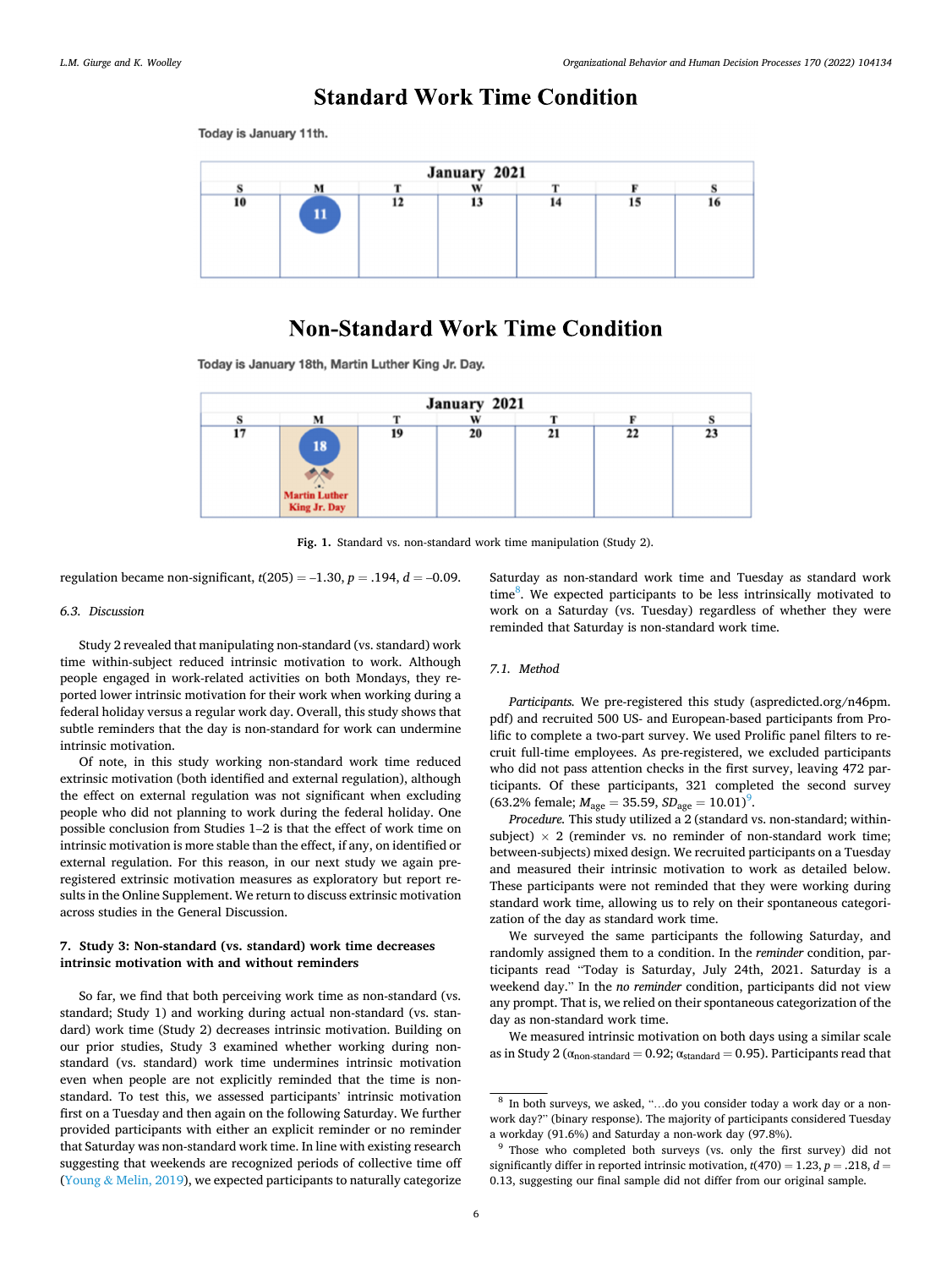we would ask them questions about their subjective experience of work that day. Participants then indicated "I am working today because…" 1. "I feel that my work is interesting," 2. "I feel that my work is meaningful," 3. "I feel that my work is engaging," 4. "I feel that my work is enjoyable," 5. "I feel pleasure in learning new things," 6. "I feel satisfaction in taking on interesting challenges," and 7. "I feel satisfaction in successfully doing difficult tasks"  $(1 = not at all to; 7 = very much)$ . Items pre-registered as exploratory are reported in the Online Supplement.

## *7.2. Results*

In line with our preregistration plan, we conducted a repeated measures ANOVA predicting intrinsic motivation from the work time condition and the reminder condition. As predicted, and replicating Studies 1–2, we found a main effect of work time. Participants were less intrinsically motivated to work during non-standard work time  $(M = 4.53, SD = 1.52)$ than during standard work time ( $M = 5.07$ ,  $SD = 1.21$ ),  $F(1, 316) = 55.27$ ,  $p < .001, \eta_p^2 = 0.15.$ 

There was also a significant interaction,  $F(1, 316) = 17.05$ ,  $p < .001$ ,  $\eta_p^2$  = 0.05 (Fig. 2). Decomposing this interaction revealed a significant effect of non-standard (vs. standard) work time when people were explicitly reminded that Saturday was non-standard work time,  $F(1, 316) = 66.46, p < .001, \eta_p^2 = 0.17$ , and crucially, a significant effect of non-standard (vs. standard) work time when they were *not* provided a reminder,  $F(1, 316) = 5.50$ ,  $p = .020$ ,  $\eta_p^2 = 0.02$ . Thus, working on a Saturday decreased intrinsic motivation regardless of the presence of an explicit reminder. Post-hoc, we reason that this interaction occurs because a reminder served to strengthen our work time manipulation. Yet, importantly for our theory, an explicit reminder is not necessary for non-standard work time to decrease intrinsic motivation.

#### *7.3. Discussion*

Study 3 revealed that intrinsic motivation decreases during nonstandard (vs. standard) work time, both when we reminded participants that this time is non-standard (i.e., when participants read that this day was a weekend day) and when we did not include any mention of the day to participants. This result suggests that working during nonstandard work time undermines intrinsic motivation independent of a reminder that the time is non-standard for work. Of note, a reminder strengthened the effect; this is important to know given the prevalence of subtle non-standard work time reminders (e.g., calendar prompts; see Figure S1a in the Online Supplement).

Having documented the basic effect that non-standard (vs. standard) work time reduces intrinsic motivation during federal holidays (Studies 1–2) and on Saturday (Study 3), our next studies (Studies 4–5) test the proposed mechanism underlying this effect: accessibility of upward counterfactuals.



# **8. Study 4: Mediation through upward counterfactual thoughts**

We propose that working during non-standard (vs. standard) work time undermines intrinsic motivation by increasing accessibility of upward counterfactual thoughts. Study 4 tested this process via mediation. We held work time constant and manipulated perceptions of work time as non-standard or standard, similar to Study 1. That is, all participants imagined working on the same day. Half of participants were reminded that this day was a federal holiday, whereas the other half of participants were not reminded of this. We then measured intrinsic motivation to work, as well as accessibility of upward counterfactual thoughts. We expected upward counterfactuals to be more accessible in the nonstandard (vs. standard) work time condition, and that this would mediate the effect of work time on intrinsic motivation.

Our prediction that upward counterfactuals drive the reduction in intrinsic motivation during non-standard work time is based on prior research [\(Dannenberg et al., 2012; Leach](#page-12-0) & Patall, 2013). However, we also measured accessibility of downward counterfactuals, as these are often negatively correlated with upward counterfactuals ([Nasco](#page-12-0) & [Marsh, 1999](#page-12-0)). We reasoned that accessibility of downward counterfactuals may decrease during non-standard (vs. standard) work time, which should also mediate the effect on intrinsic motivation.

# *8.1. Method*

*Participants*. We recruited 300 US-based full-time employees from Prolific. As pre-registered (aspredicted.org/bg4mq.pdf) we excluded participants who failed attention checks ( $n = 43$ ), leaving a total of 257 participants (52.9% female; *M*age = 34.91, *SD*age = 13.76).

*Procedure.* We randomly assigned participants to a condition in a 2 cell (non-standard vs. standard work time) between-subjects design. We recruited participants the week before a federal holiday (Martin Luther King Jr. Day). Depending on condition, participants were instructed to "take a moment to put yourself in the following situation." In the *non-standard work time* condition, participants read, "Imagine that you are working on Monday, January 18th, 2021, Martin Luther King Jr. Day. Martin Luther King Jr. Day is a federal holiday in the United States celebrated on the third Monday in January." In the *standard work time*  condition, participants did not read that this time was non-standard; they instead read: "Imagine that you are working on Monday, January 18th, 2021." Participants read their assigned prompt and wrote what they thought they would be doing or feeling in this situation<sup>10</sup>.

We assessed intrinsic motivation for the work they would be doing that day using a four-item scale similar to Study 1 ( $\alpha = 0.94$ ). Specifically, we asked participants, "In this situation, did you think your work would be:" 1. Enjoyable, 2. Engaging, 3. Interesting, and 4. A fun challenge. We also used a four-item scale ( $\alpha$  = 0.93) to assess accessibility of upward counterfactuals (Roese & [Olson, 1993; Rye et al., 2008\)](#page-12-0), asking participants to what extent they would be: "Thinking about how much better things could have been had I spent my time differently," "Thinking about how I could have spent my time better," "Wishing that I could have spent my time that day differently," and "Feeling sad when thinking about how much better I could have spent my time that day" (1  $=$  *not at all, 7*  $=$  *very much*).

Additionally, we used a four-item scale to assess accessibility of downward counterfactual thoughts (Roese & [Olson, 1993; Rye et al.,](#page-12-0)  [2008\)](#page-12-0). Participants indicated the extent to which they would be ( $\alpha =$ 0.88): "Thinking about how much worse things could have been had I spent my time differently," "Feeling relieved when thinking about how I

<sup>&</sup>lt;sup>10</sup> A research assistant blind to hypothesis and condition coded participants' open responses to this prompt for explicit mentions of the holiday. Confirming our manipulation, significantly fewer participants in the standard (vs. nonstandard) work time condition mentioned the holiday (21.5% vs. 65.9%),  $\chi^2(1, 253) = 50.62, p < .001, \phi = 0.45.$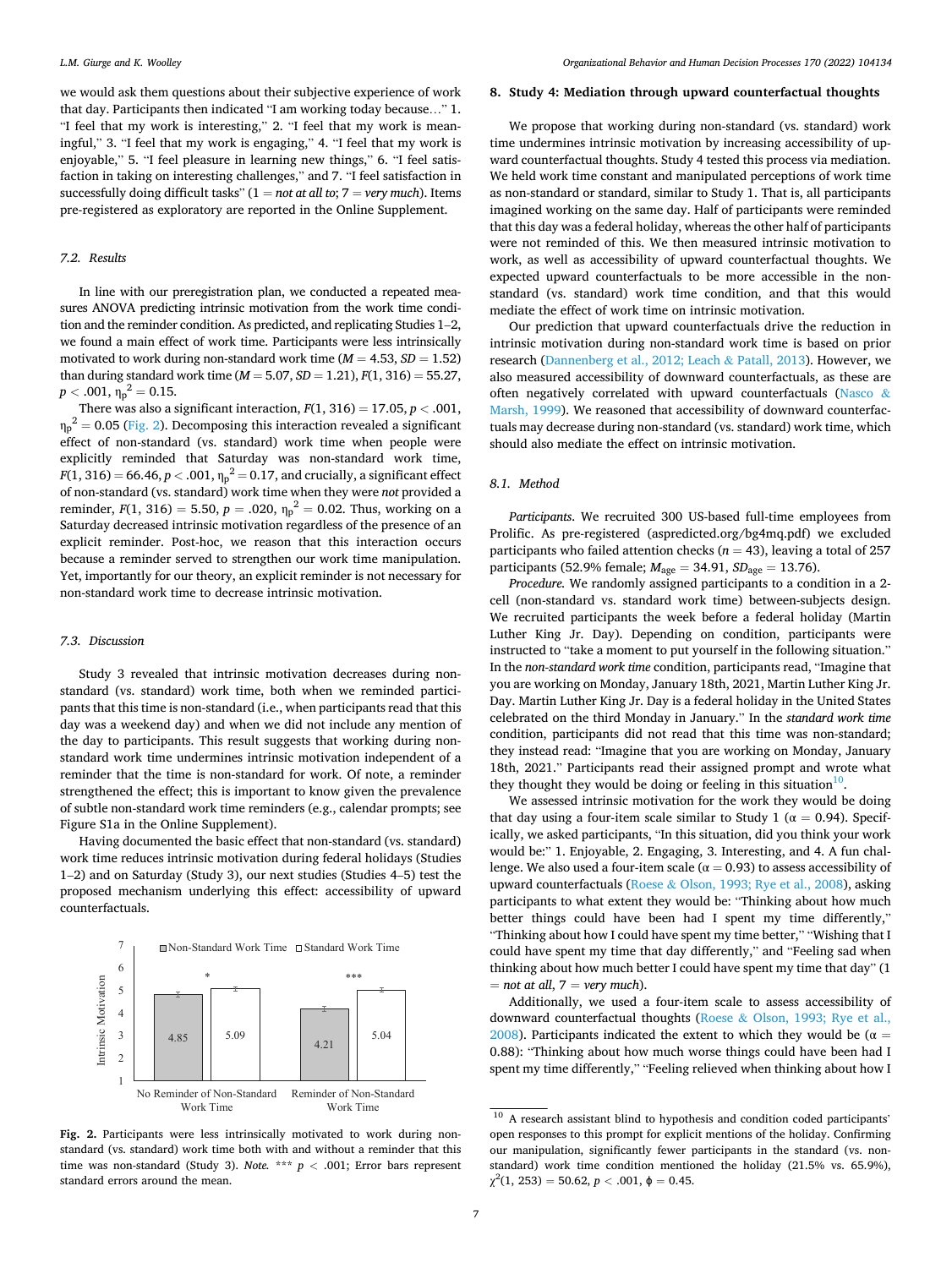could have spent my time worse," "Glad that I did not spend my time that day differently," and "Feeling happy when thinking about how much worse I could have spent my time that day"  $(1 = not at all, 7 = very$ *much*). We counterbalanced the order of counterfactual scales (order did not affect our results). Lastly, we measured attention checks to carry out pre-registered exclusions.

### *8.2. Results*

As predicted, participants in the non-standard work time condition reported lower intrinsic motivation to work ( $M = 3.92$ ,  $SD = 1.64$ ) than participants in the standard work time condition ( $M = 4.40$ ,  $SD = 1.59$ ),  $t(255) = -2.34, p = .020, d = -0.30.$ 

Participants in the non-standard (vs. standard) work time condition reported greater upward counterfactual thinking  $(M_{\text{non-standard}} = 4.16,$ *SD* = 1.81; *M*standard = 3.48, *SD* = 1.67), *t*(255) = 3.13, *p* = .002, *d* = 0.39. These participants also reported lower downward counterfactual thinking (*M*non-standard = 3.00, *SD* = 1.48; *M*standard = 3.52, *SD* = 1.53), *t*   $(255) = -2.81, p = .005, d = -0.35$ . Thus, imagining working during non-standard work time increased accessibility of upward counterfactuals, and decreased accessibility of downward counterfactuals (upward and downward counterfactual thoughts were negatively correlated *r* =  $-0.22, p < .001$ ).

Next, following our preregistration plan, we conducted a parallel mediation analysis (PROCESS Model 4; [Hayes, 2008\)](#page-12-0) with both upward and downward counterfactuals as mediators. This analysis revealed significant mediation through upward counterfactuals  $(B_{indirect} = -0.29,$  $SE = 0.10$ , 95% CI =  $[-0.50, -0.10]$ ), and significant mediation through downward counterfactuals ( $B_{indirect} = -0.17$ ,  $SE = 0.07$ , 95% CI =  $[-0.31, -0.05]$ <sup>11</sup> [\(Fig. 3](#page-8-0)). These results suggest that decreased intrinsic motivation in the non-standard (vs. standard) work time condition was driven by increased accessibility of upward counterfactuals relative to downward counterfactuals.

#### *8.3. Discussion*

Study 4 demonstrated that perceiving work time as non-standard (vs. standard) reduced people's intrinsic motivation to work, conceptually replicating Studies 1–3 (H1). Moving beyond this basic effect, we found that perceiving work time as non-standard (vs. standard) resulted in greater accessibility of upward counterfactual thoughts (i.e., thoughts related to how one's time could have been spent in better ways than working), and this increased accessibility of upward counterfactuals predicted *lower* intrinsic motivation to work (H2). At the same time, we found that non-standard (vs. standard) work time decreased accessibility of downward counterfactual thoughts (i.e., thoughts related to how one's time could have been spent in worse ways than working), and this decreased accessibility of downward counterfactuals predicted *greater* intrinsic motivation. We suggest that the effect of work time on downward counterfactuals may be due to the negative correlation observed between upward and downward counterfactuals. Study 5 accordingly provided a causal test of the counterfactual mechanism.

# **9. Study 5: Manipulating counterfactuals during standard work time**

Study 5 examined the causal role of counterfactual thinking on intrinsic motivation by manipulating accessibility of counterfactual thoughts. Building on Study 4, which demonstrated that non-standard (vs. standard) work time increased accessibility of upward counterfactual thoughts, and decreased accessibility of downward counterfactual thoughts, Study 5 directly manipulated accessibility of counterfactual thoughts during standard work time (i.e., Tuesday). If considering upward counterfactual thoughts during non-standard (vs. standard) work time reduces intrinsic motivation, then prompting people to generate these thoughts when they do not typically come to mind (i.e., during standard work time), should reduce intrinsic motivation relative to a control condition in which upward counterfactuals are not considered (H3).

Furthermore, if decreased accessibility of downward counterfactual thoughts during non-standard work is responsible for reduced intrinsic motivation, encouraging people to consider these thoughts should increase intrinsic motivation relative to a control condition. However, given that prior research suggests upward counterfactuals in particular are predictive of lower intrinsic motivation [\(Dannenberg et al., 2012;](#page-12-0)  Leach & Patall,  $2013$ ), we anticipated that manipulating upward, but not downward, counterfactuals would affect intrinsic motivation relative to a control (no-counterfactual prompt) condition.

# *9.1. Method*

*Participants*. We recruited 300 US-based full-time employees from Prolific on a Tuesday. As pre-registered (aspredicted.org/rk3fc.pdf) we excluded participants who failed attention checks  $(n = 9)$ , leaving 291 participants (90% female;  $M_{\text{age}} = 25.89$ ,  $SD_{\text{age}} = 6.90$ ).

*Procedure.* We randomly assigned participants to a condition in a 3 cell (upward counterfactuals vs. downward counterfactuals vs. control) between-subjects design. In the *control* condition, participants read: "Take a moment to think and write about how you are using your time today working. That is, what are some ways you are using this time?" In the *upward counterfactuals* condition, participants read: "Take a moment to think and write about how your time today could have been spent in better ways than working. That is, what are some things that would be a better use of this time?" In the *downward counterfactuals* condition, participants read: "Take a moment to think and write about how your time today could have been spent in worse ways than working. That is, what are some things that would be a worse use of this time?" These instructions were adapted from prior research that manipulated counterfactual thinking (e.g., [Kray et al., 2009](#page-12-0)).

Using the 7-item scale adapted from Studies 2–3, we assessed participants' intrinsic motivation for the work they were doing that day (α = 0.89). We then measured two manipulation checks (counterbalanced), one assessing upward counterfactual thinking: "In this study, to what extent were you thinking about how much better things could have been if you spent your time today differently?" and one assessing downward counterfactual thinking: "In this study, to what extent were you thinking about how much worse things could have been if you spent your time today differently?" (1 = *not at all*, 7 = *very much*).

#### *9.2. Results*

*Manipulation checks.* First, we regressed the upward counterfactual manipulation check on two dummy variables representing the downward counterfactual and control conditions, with the upward counterfactual condition as the reference group. Confirming our manipulation, participants reported greater upward counterfactual thinking in the upward counterfactual condition ( $M = 5.51$ ,  $SD = 1.52$ ) compared with the downward counterfactual condition ( $M = 3.86$ ,  $SD = 2.07$ ),  $B =$ –1.65, *SE* = 0.27, *t*(288) = –6.07, *p <* .001, *d* = –0.91, and control

<sup>&</sup>lt;sup>11</sup> Research on counterfactual thinking often computes an index of relative counterfactual thought ([Roese, 1994](#page-12-0)). We accordingly subtracted the rating of downward counterfactuals from upward counterfactuals and examined mediation through this relative counterfactual index (higher scores indicated greater upward counterfactual thinking). We found significant mediation such that non-standard (vs. standard) work time increased accessibility of upward relative to downward counterfactual thoughts, which mediated the effect of work time on intrinsic motivation ( $B_{indirect} = -0.46$ ,  $SE = 0.13$ , 95% CI = [-0.71,  $-0.22$ ]).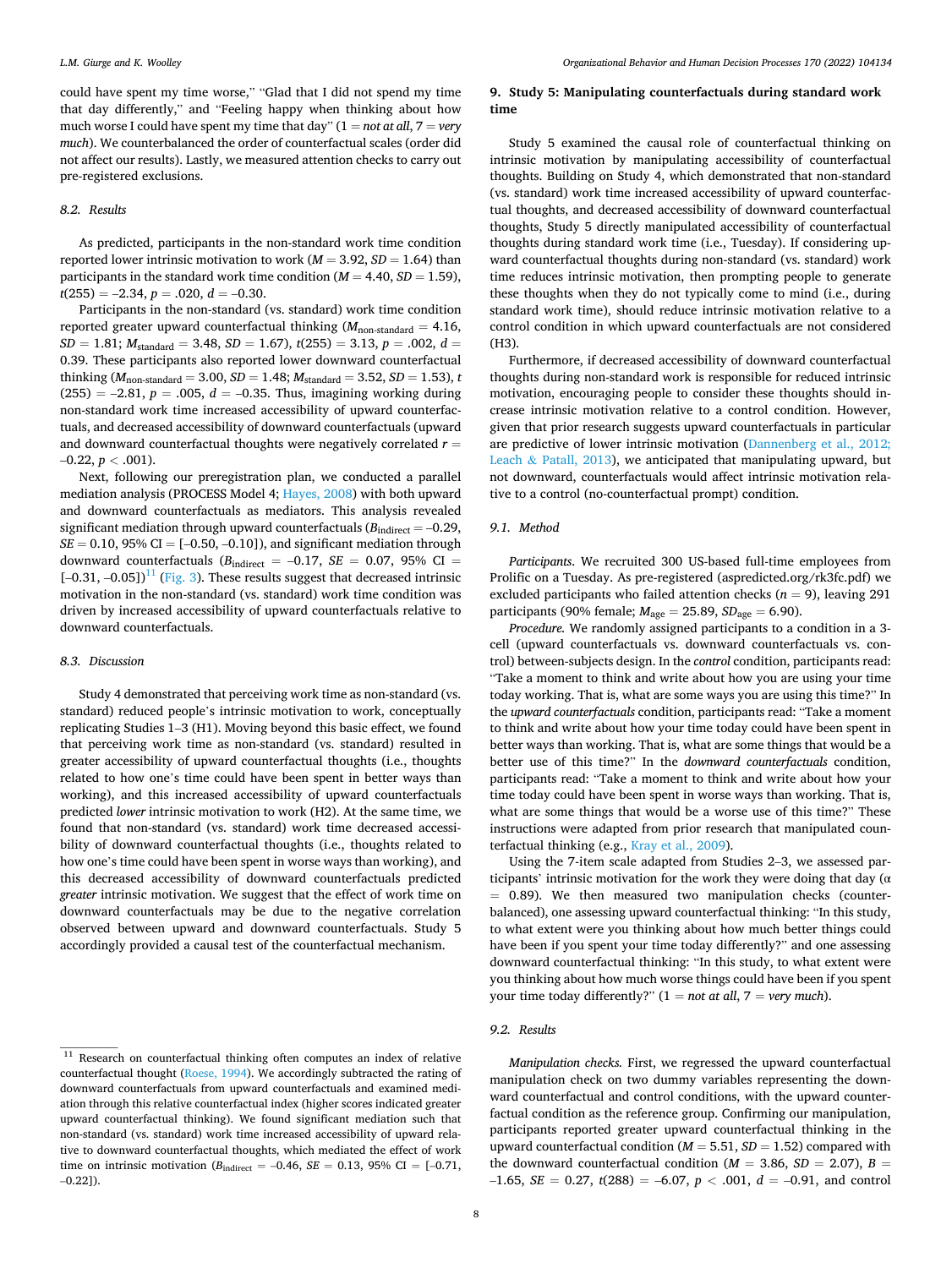<span id="page-8-0"></span>

**Fig. 3.** Parallel mediation through upward and downward counterfactuals in Study 4. *Note*. Mediation diagram: a, b, c, and c' path coefficients representing unstandardized betas and standard errors (in parentheses). The c-prime path indicates the effect of condition on the dependent variable when controlling for the mediators. The c-path indicates the effect of condition on the dependent variable when *not* controlling for the mediators. \*  $p < .05$ ; \*\*  $p < .01$ ; \*\*\*  $p < .001$ .

condition ( $M = 3.58$ ,  $SD = 2.07$ ),  $B = -1.93$ ,  $SE = 0.27$ ,  $t(288) = -7.05$ , *p*  $<$  .001,  $d = -1.07$ .

Next, we regressed the downward counterfactual manipulation check on two dummy variables, using the downward counterfactual condition as the reference group. Confirming our manipulation, participants reported greater downward counterfactual thoughts in the downward counterfactual condition ( $M = 4.63$ ,  $SD = 1.94$ ) compared with the upward counterfactual condition ( $M = 1.76$ ,  $SD = 1.14$ ),  $B =$  $-2.87$ , *SE* = 0.23, *t*(288) = -12.74, *p* < .001, *d* = -1.77, and control condition  $(M = 2.07, SD = 1.57), B = -2.56, SE = 0.23, t(288) = -11.22$  $p < .001, d = -1.45.$ 

*Intrinsic motivation.* Moving to hypothesis testing, as pre-registered, we regressed intrinsic motivation on two dummy variables representing the two counterfactual conditions, with the control condition as the reference group. We found a significant effect of upward counterfactual (vs. control) condition. Increasing the accessibility of upward counterfactual thoughts during standard work time decreased intrinsic motivation relative to control ( $M_{upward} = 4.68$ ,  $SD = 1.26$ ;  $M_{control} = 5.17$ ,  $SD$  $= 1.28$ ,  $B = -0.49$ ,  $SE = 0.18$ ,  $t(288) = -2.69$ ,  $p = .008$ ,  $d = -0.39$ . However, there was no significant effect of downward counterfactuals relative to control ( $M_{\text{downward}} = 5.27$ ,  $SD = 1.27$ ),  $B = 0.10$ ,  $SE = 0.18$ , *t*  $(288) = 0.54, p = .588, d = 0.08$  (Fig. 4).

## *9.3. Discussion*

Study 5 found that considering upward counterfactual thoughts during standard work time decreases intrinsic motivation relative to a control (no-counterfactual prompt) condition. However, increasing accessibility of downward counterfactual thoughts did not affect intrinsic motivation relative to the control condition. This study



**Fig. 4.** Increasing accessibility of upward counterfactuals during standard work time decreased intrinsic motivation relative to a control condition and relative to increasing accessibility of downward counterfactuals (Study 5). *Note.* \*\*\* *p <* .001; Error bars represent standard errors around the mean.

provides support that it is particularly increased accessibility of upward counterfactual thoughts that decreases intrinsic motivation.

Together, Studies 4 and 5 tested the proposed causal chain, that (A) working non-standard (vs. standard) work time (C) decreases intrinsic motivation to work by (B) increasing accessibility of upward counterfactuals. Following prior research [\(Spencer et al., 2005](#page-13-0); see also [Van](#page-13-0)couver & [Carlson, 2015\)](#page-13-0), we first demonstrated in Study 4 that nonstandard (vs. standard) work time increases accessibility of upward counterfactuals (A to B link). Study 5 then prompted people working during standard work time to either generate thoughts that are typically generated during non-standard work time (i.e., increased upward counterfactual thinking) or generate thoughts that are *not* typically generated during non-standard work time (i.e., increased downward counterfactual thinking) and compared this to a no-counterfactual control condition. Increasing accessibility of upward counterfactuals reduced intrinsic motivation (B to C link). This causal manipulation of our mediator provides strong evidence for our theoretically proposed psychological process – that accessibility of upward counterfactuals reduces intrinsic motivation.

# **10. Studies 6a-6c: Restoring intrinsic motivation during nonstandard work time**

Studies 6a-6c tested a theoretically consistent intervention to preserve intrinsic motivation during non-standard work time. Specifically, we tested whether reducing accessibility of upward counterfactual thoughts would help people maintain intrinsic motivation during nonstandard work time. First, in Study 6a, participants imagined working during non-standard work time and were assigned to one of three conditions: increased accessibility of upward counterfactuals, decreased accessibility of upward counterfactuals, or a no-counterfactual control condition. We predicted that reducing accessibility of upward counterfactuals during non-standard work time would result in greater intrinsic motivation relative to increasing accessibility of upward counterfactuals and to a no-prompting of counterfactuals control condition.

Study 6b recruited participants actually working during nonstandard work time (students studying in the library during Spring Break) and manipulated whether upward counterfactual thoughts were more or less accessible. Study 6c replicated Study 6b among employees working on a Saturday and measured consequences for work persistence. We expected that decreased (vs. increased) accessibility of upward counterfactuals would prompt people to choose to continue working (vs. take a break by engaging in a fun task), in line with research demonstrating that intrinsic motivation promotes energy and vitality (Koestner & [Losier, 2002](#page-12-0)), and that people who are less intrinsically motivated take breaks because they are bored ([Thomas, 2009](#page-13-0)).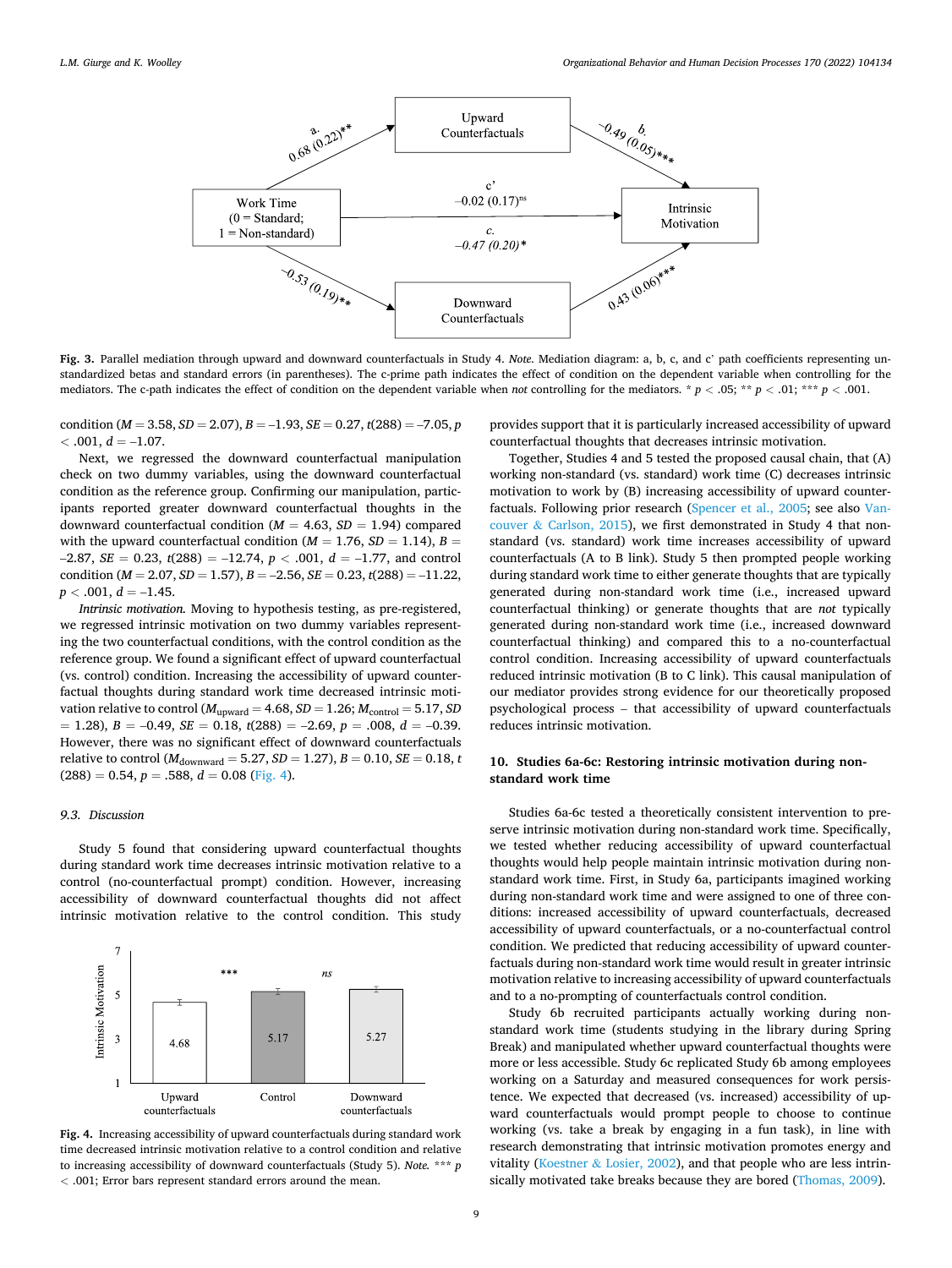### *10.1. Study 6a method*

*Participants*. We pre-registered this study (aspredicted.org/wh47s. pdf) and recruited 299 US-based full-time employees from Prolific. We excluded participants who failed attention checks ( $n = 29$ ), leaving a total of 270 participants (49.6% female; *M*age = 30.32, *SD*age = 7.98).

*Procedure.* We randomly assigned participants to a condition in a 3 cell (more-accessible-upward counterfactuals vs. less-accessibleupward-counterfactuals vs. control) between-subjects design. We asked all participants to consider working on the weekend.

In the *more-accessible-upward-counterfactuals* condition, participants read, "Take a moment to think and write about how you feel your time on the weekend could have been spent in better ways than working. That is, what are some things that would be a better use of this time?" We showed participants an example written by another participant, which we took from a pilot of this study "For example, in response to this prompt, one participant wrote: 'you could be spending the weekend relaxing with friends; you could listen to music and have a BBQ.'"

In the *less-accessible-upward-counterfactuals* condition, we prompted participants to generate *fewer* upward counterfactuals and instead to consider ways in which their time was well spent, "Take a moment to think and write about how you feel about using your time on the weekend to catch up or get ahead with your work. That is, what are some of the benefits of working on the weekend?" Participants also viewed an example written by a pilot participant who was instructed to generate fewer upward counterfactuals during non-standard work time, "For example, in response to this prompt, one participant wrote: 'you could use the weekend to catch up or get ahead with your work; you could complete work tasks for your job that you've put off, or do work you aren't able to do during the week.'"

Participants in the *control* condition read, "Take a moment to think and write about how you feel to be spending your time on the weekend working." We then assessed participants' intrinsic motivation for the work they would be doing that day using a similar four-item scale as in Studies 1 and 4 ( $\alpha$  = 0.93).

#### *10.2. Study 6a results*

In line with our preregistration plan, we regressed intrinsic motivation on two dummy variables, with the control condition as the reference group. As predicted, decreasing accessibility of upward counterfactuals increased intrinsic motivation ( $M = 4.74$ ,  $SD = 1.57$ ) relative to the control condition ( $M = 4.13$ ,  $SD = 1.91$ ),  $B = 0.61$ ,  $SE =$ 0.27,  $t(267) = 2.31$ ,  $p = .022$ ,  $d = 0.35$ . There was no significant difference between the control and the increased accessibility of upward counterfactuals condition (*M* = 3.76, *SD* = 1.75), *B* = –0.37, *SE* = 0.26, *t*(267) = –1.44, *p* = .152, *d* = –0.20. Additionally, decreased (vs. increased) accessibility of upward counterfactuals increased intrinsic motivation,  $B = 0.98$ ,  $SE = 0.26$ ,  $t(267) = 3.78$ ,  $p < .001$ ,  $d = 0.59$ .

## *10.3. Study 6b method*

*Participants*. We recruited 71 students studying in a campus library during Spring Break (64.8% female, *M*age = 22.94, *SD*age = 7.60) to complete a Qualtrics survey on an iPad $^{12}$ .

*Procedure*. The Qualtrics survey randomly assigned participants to one of two conditions (more- vs. less-accessible upward counterfactuals) in a between-subjects design. Since there was no significant difference between the control condition and the *more-accessible upward counterfactual* condition in Study 6a, we did not include a control condition for

## Studies 6b-6c.

To ensure that all participants in this study were aware that they were studying during non-standard work time, they read "Spring Break started in the 1930s and represents a period in early spring when universities and schools are not in session." To increase accessibility of upward counterfactuals, participants in the *more-accessible upward counterfactuals* condition read, "People usually use this time to have fun, relax, and unwind." To reduce accessibility of upward counterfactuals, participants in the *less-accessible upward counterfactuals* condition read: "People usually use this time to catch up or get ahead with their work." We assessed intrinsic motivation using a two-item scale adapted from Study 1 ( $r = 0.80$ ):<sup>13</sup> "To what extent is the work you are doing:" 1. Enjoyable and 2. Interesting.

### *10.4. Study 6b results*

As predicted, and in line with Study 6a, manipulating accessibility of upward counterfactuals affected intrinsic motivation; participants reported greater intrinsic motivation when upward counterfactuals were less (vs. more) accessible ( $M_{\text{less accessible}} = 4.89$ ,  $SD = 1.27$ ;  $M_{\text{more access}}$  $sible = 4.06, SD = 1.68$ ,  $t(69) = 2.37, p = .021, d = 0.56$ . Even though all participants were aware that they were working during non-standard work time, reducing the likelihood of making upward comparisons resulted in greater intrinsic motivation.

# *10.5. Study 6c method*

*Participants*. We recruited 181 MTurk workers on a Saturday (43.1% female,  $M_{\text{age}} = 37.50$ ,  $SD_{\text{age}} = 12.23$ ) to have over 95% power of detecting the effect size observed in Study 6b ( $d = 0.56$ ). We used predefined panel options on Turk Prime to recruit full-time employees.

*Procedure*. We reminded all participants that they were working during non-standard work time by emphasizing that it was the weekend. We then randomly assigned them to one of two conditions (more- vs. less-accessible upward counterfactuals) in a between-subjects design. Participants in the *more-accessible upward counterfactuals* condition read: "People usually use weekends to relax and take a break from work. They may do something fun or meditative to unwind. They may read the paper, go for a walk, or spend time with family, things that they may not have time for during the week." Participants in the *less-accessible upward counterfactuals* condition read: "People usually use weekends to catch up or get ahead with their work. They may complete work tasks for their job that they've put off, complete extra tasks to earn extra income, or do other work that they aren't able to do during the week."

We then asked participants to reflect on the work that they were completing during the weekend and measured intrinsic motivation to work using the two-item scale from Study 6b  $(r = 0.69)$ . We also included a behavioral measure to examine a real consequence of our manipulation: whether people choose to continue working or take a break with a fun task. We predicted that participants in the lessaccessible upward counterfactuals condition would be more interested in completing a work task, compared to those in the more-accessible upward counterfactuals condition, thus illustrating the value of intrinsic motivation for work persistence ([Cerasoli et al., 2014; Glynn,](#page-12-0)  [1994; Staw et al., 1980; Woolley](#page-12-0) & Fishbach, 2015). To assess this, participants faced a choice between continuing to work (option to proofread a legal document for \$0.35) or take a break with a fun task (option to rate funny comics for  $$0.30$ )<sup>14</sup>.

 $\frac{12}{12}$  This was the largest sample size we could collect during Spring Break given that many students were off campus. We conceptually replicated this study using a larger sample size in Study 6c.

<sup>&</sup>lt;sup>13</sup> We used an abbreviated scale to facilitate recruitment efforts, as we anticipated it would be a challenge to recruit students in the library during Spring Break. We used the same scale in Study 6c to directly replicate Study 6b.  $^{14}$  In a pilot study of similar participants,  $30\%$  preferred the work task to the

fun task.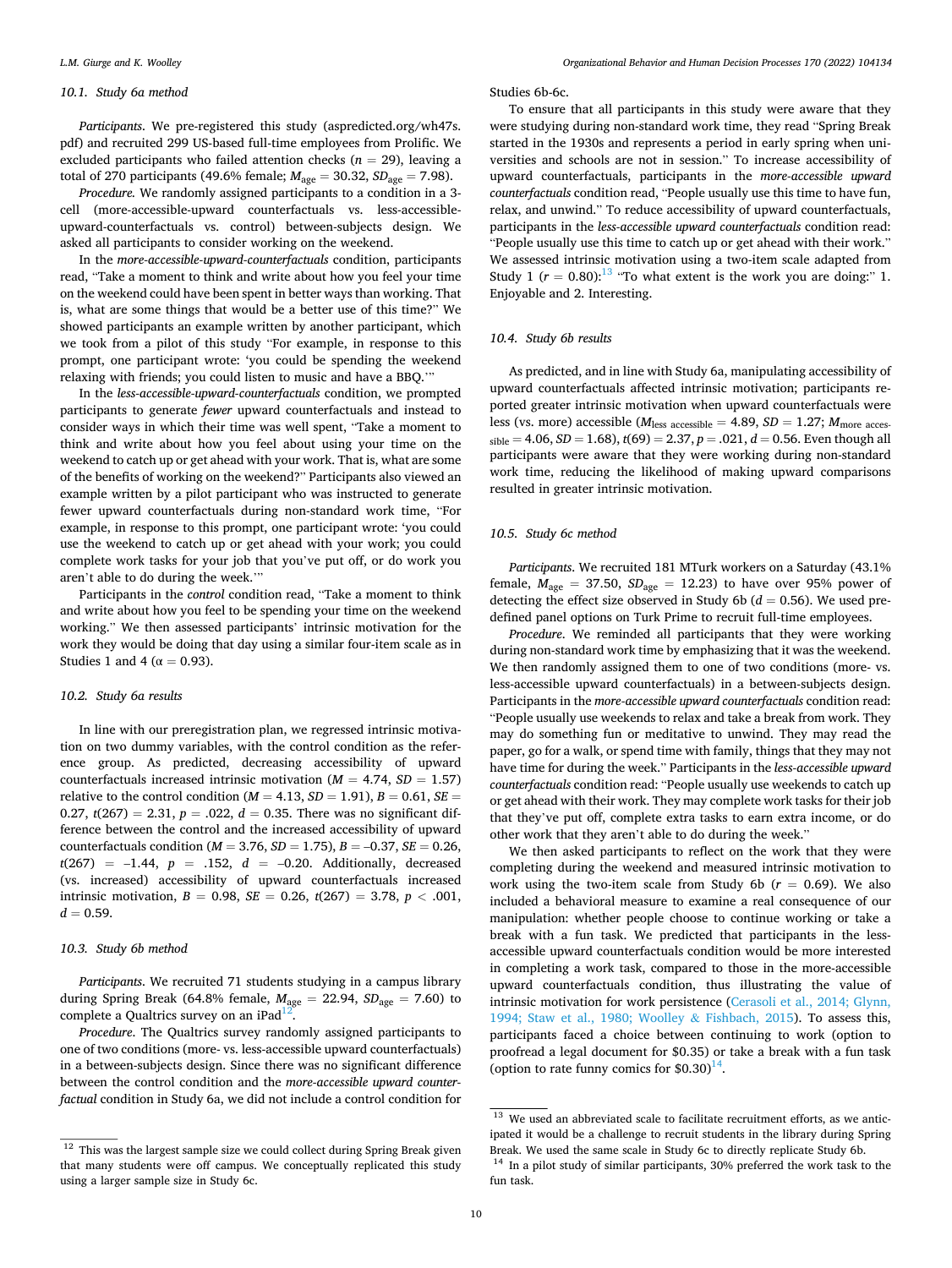# *10.6. Study 6c results*

As predicted, intrinsic motivation was greater when upward counterfactuals were less accessible  $(M = 4.81, SD = 1.20)$  versus more accessible ( $M = 4.25$ ,  $SD = 1.70$ ),  $t(179) = 2.53$ ,  $p = .012$ ,  $d = 0.37$ . People were also more likely to choose a work task when upward counterfactuals were less (vs. more) accessible (34.4% vs. 16.5%),  $\chi^2(1, 1)$  $181$ ) = 7.70,  $p = .006$ ,  $\phi = 0.21$ , demonstrating real consequences of our intervention for work persistence.

# *10.7. Discussion of Studies 6a-6c*

Studies 6a-6c demonstrated that an intervention aimed at decreasing accessibility of upward counterfactual thoughts helped preserve intrinsic motivation among those working during non-standard work time (H4). First, Study 6a revealed that people prompted to generate thoughts unrelated to upward counterfactuals reported greater levels of intrinsic motivation compared with those explicitly prompted to generate upward counterfactuals, or a control condition. Further, we found that increasing accessibility of upward counterfactuals did not affect intrinsic motivation relative to a no-counterfactuals control condition, suggesting that people naturally generate upward counterfactuals during non-standard work time.

Studies 6b-6c focused on comparing decreased (vs. increased) accessibility of upward counterfactuals among those actually working during non-standard work time. Relative to those prompted to generate upward counterfactuals during this time, encouraging people to generate thoughts unrelated to upward counterfactuals improved intrinsic motivation for students studying during Spring Break (Study 6b) and employees working on a Saturday (Study 6c). This had real consequences for work persistence, as it increased workers' choice to complete a higher paying work task (vs. take a break with a fun task; Study 6c).

## **11. General discussion**

What is the cost of working outside the standard Monday-Friday, 9 to-5 work week? Our research finds that intrinsic motivation is what suffers. This effect occurred among students made aware that they were working during non-standard work time (Study 1), full-time employees actually working during non-standard (vs. standard) work time (Study 2), and even when employees were not explicitly reminded that the day was non-standard work time (Study 3). Thus, whereas prior research found that *what* work people pursue can affect intrinsic motivation, we are the first to demonstrate that *when* people work also matters for intrinsic motivation.

Non-standard (vs. standard) work time decreases intrinsic motivation by prompting people to generate upward counterfactual thoughts. That is, people are more likely to consider how the day could have been spent better had they not worked. Notably, people are also less likely to generate downward counterfactuals when working during non-standard (vs. standard) work time (i.e., consider how the day could have been spent worse had they not worked). However, by manipulating accessibility of both upward and downward counterfactuals during standard work time, we found causal evidence that it is particularly upward counterfactual thinking that reduces intrinsic motivation compared to baseline intrinsic motivation or to those prompted to consider downward counterfactuals (Study 5).

Identifying upward counterfactuals as the causal mechanism allowed us to examine an intervention for maintaining intrinsic motivation during non-standard work time. Rather than considering better uses for one's time (e.g., having fun, relaxing), *decreasing* consideration of upward counterfactuals during non-standard work time, such as by considering the benefits of working, helped people maintain intrinsic motivation for their professional (Studies 6a and 6c) and academic pursuits (Study 6b). This intervention had a real consequence for

participants who chose to persist in their work (vs. take a break by pursuing a fun task; Study 6c), aligning with research that demonstrates benefits of intrinsic motivation for work persistence [\(Cerasoli et al.,](#page-12-0)  2014; Woolley & [Fishbach, 2015\)](#page-12-0).

In this research, we primarily focused on intrinsic motivation and consistently found that working during non-standard (vs. standard) work time reduces intrinsic motivation. In some studies, we also measured identified regulation (Studies 1–3 and 6b) and/or external regulation (Studies 2–3 and 6c), both of which tap into extrinsic motivation, and found mixed results. First, Study 1 found no significant effect of work time on identified regulation, whereas Study 2 found nonstandard (vs. standard) work time reduces both identified and external regulation (although the effect on external regulation did not hold when excluding those who did not plan to work during non-standard work time). Furthermore, Study 3 found a significant effect of non-standard (vs. standard) work time on identified regulation only when people were reminded that the time was non-standard. Lastly, our studies aimed at decreasing upward counterfactuals during non-standard work time found no significant effect on identified regulation (Study 6b) or external regulation (Study 6c). Given the inconsistent results on these extrinsic motivation scales, we suggest that the effect of work time is specific to intrinsic motivation.

## *11.1. Theoretical contributions*

This research makes three main contributions to the literature and offers new connections between research on intrinsic motivation, the subjective experience of time, and counterfactuals. First, we contribute by demonstrating that intrinsic motivation is not just a function of *what*  you do, but also of *when* you do it. Previous research identified basic psychological needs (i.e., autonomy, competence, relatedness) as key determinants of intrinsic motivation (e.g., Deci & [Ryan, 2000](#page-12-0)). Extending this research, we demonstrate that *when* people work, as well as their perceptions about work time (i.e., whether people construe the day as a standard vs. non-standard time to work) influence intrinsic motivation.

Second, our research contributes to the nascent literature on subjective time ([Aeon et al., 2020; Feldman et al., 2020\)](#page-12-0). Prior research examined how perceptions of time contribute to a "fresh start" effect, such that people are more motivated to pursue goals at the beginning of temporal markers (Dai & [Li, 2019\)](#page-12-0). For example, people are more likely to start new habits (e.g., eating healthily; quitting smoking) on Mondays, because they perceive "Monday" as the start of a new week ([Ayers](#page-12-0)  [et al., 2014; Consolvo et al., 2009](#page-12-0)). Whereas fresh start effects harness perceptions of time as a fresh slate to motivate persistence, we find that perceptions of time can also be demotivating. In particular, people are less intrinsically motivated to work when they engage in work activities during non-standard (vs. standard) work time.

Finally, our research connects the literature on counterfactual thinking ([Roese, 1994\)](#page-12-0) with the literature on factors that undermine intrinsic motivation. Most prior research examined how the introduction of rewards can decrease intrinsic motivation [\(Lepper et al., 1973; Staw](#page-12-0)  [et al., 1980\)](#page-12-0). We demonstrate that a factor that increases upward counterfactual thinking also results in a reduction of intrinsic motivation. By providing causal evidence for the link between upward counterfactuals and intrinsic motivation, we also expand prior work on counterfactual thinking that has found correlational evidence for this relationship (Leach & [Patall, 2013](#page-12-0)).

#### *11.2. Managerial implications*

This research is of practical importance to workers and managers as it addresses an unintended downside of the increased work flexibility and blurred temporal boundaries between work and non-work time that characterize "the new world of work" ([Ashford et al., 2018](#page-12-0)). As our research shows, pursuing work activities outside the traditional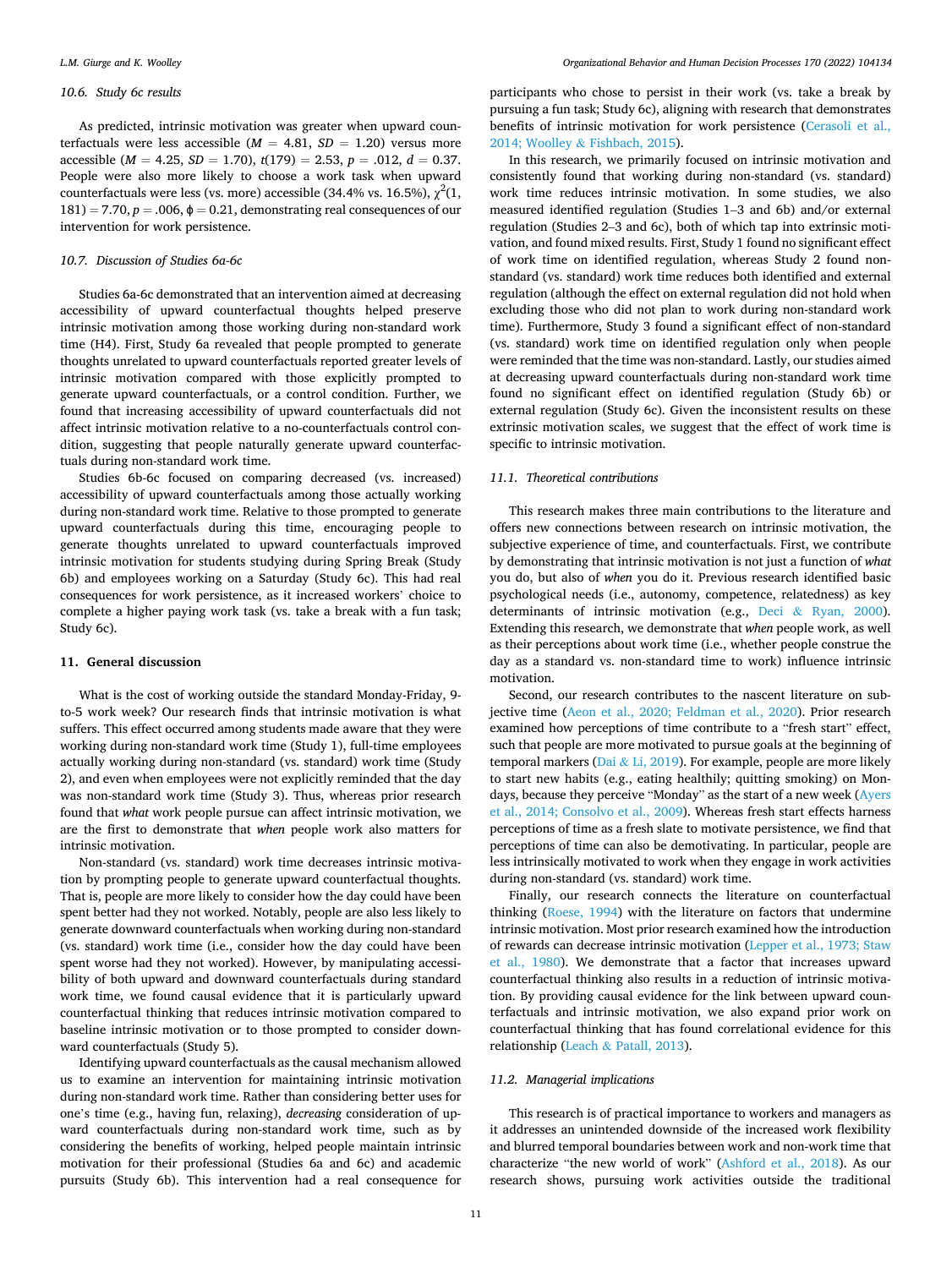Monday-Friday, 9-to-5 work week undermines employees' desire to engage in work out of interest, enjoyment, and meaningfulness; that is, it undermines their intrinsic motivation to work. Given the predictive value of intrinsic motivation for work persistence as well as other relevant work outcomes such as creativity, volunteering, and job performance (Amabile, 1985; Bolino & [Turnley, 2003; Grant, 2008; Van Dijke](#page-12-0)  [et al., 2019; Woolley](#page-12-0) & Fishbach, 2015), we offer a solution for how to maintain intrinsic motivation among employees who work outside standard work time (i.e., weekends and holidays). Employees working during this time can preserve intrinsic motivation for their work by changing their thinking to reduce accessibility of upward counterfactual thoughts. That is, while upward counterfactuals readily come to mind during non-standard work time, generating other thoughts can prevent a reduction in intrinsic motivation.

Managers should take careful note of our findings and seek ways to support and protect employees who have to work during non-standard hours. This is especially important since intrinsically motivated employees are more likely than their extrinsically motivated colleagues to be asked to work during this time ([Kim et al., 2020\)](#page-12-0). One way to do this is by, for instance, facilitating connections among employees who must work during non-standard work time (i.e., the weekend team). Possibly knowing that others are also working outside standard work hours could help reduce upward counterfactuals and protect intrinsic motivation to work. However, managers should not misinterpret our findings as encouraging work outside standard work time, since this can harm productivity and well-being in the long-run.

Indeed, although our research offers insight into how to maintain intrinsic motivation when one has to work during non-standard work time, this is not to say that people should work around the clock. There is clear evidence for the benefits of disconnecting from work [\(Fritz](#page-12-0) & Sonnentag, 2006; Giurge & [Bohns, 2021; Sonnentag, 2018; Steed,](#page-12-0)  [Swider, Keem,](#page-12-0) & Liu, 2019). Rather, an implicit assumption in our research is that working non-standard work time means that people have off during standard work time, which poses its own challenges in terms of connecting with others who work a standard work week. Managers need to be careful in encouraging employees who work during non-standard work time to also take time off, given that leisure is harder to justify than work (Etkin & [Memmi, 2021\)](#page-12-0), and we suspect justifying leisure may be especially challenging during standard work time (e.g., a regular Monday) when most others are working.

## *11.3. Avenues for future research*

Given recent trends and changes in the nature of work, it is unlikely that people will stop working during non-standard work time [\(Spreitzer](#page-13-0)  [et al., 2017](#page-13-0)) and more research is needed to understand how changes in work time affect intrinsic motivation. We detail four possible avenues for future research. First, prior research has shown that people tend to substitute work for later leisure pursuits ([Loewenstein](#page-12-0) & Prelec, 1993). In line with this evidence, future research could examine whether people can increase their intrinsic motivation during non-standard work time by reflecting on how working during this time frees up future time. If someone works on a Saturday so they can go skiing on a Wednesday, would reminding themselves of their plans to take off during a standard work day help restore intrinsic motivation for their work on Saturday?

Second, our research focused on intrinsic motivation to work when most others were *not* working, and identified one way to maintain intrinsic motivation during this time. However, spending time away from work when others *are* working could also affect intrinsic motivation, which future research can explore. For example, does vacationing when others work increase or decrease intrinsic motivation to work? And how might taking vacation when others work affect intrinsic motivation for *leisure*? Possibly, pursuing leisure activities during nonstandard leisure time (e.g., during a regular Wednesday) dampens people's interest in and enjoyment of leisure because most others in society pursue work activities. Research is needed on how to encourage

people to make the most of their time, such that they are motivated to work when at work, and are able to relax and pursue leisure when they are not expected to work.

Third, motivation is a dynamic phenomenon and people often balance their pursuit of work and leisure activities. As such, research on work motivation has begun formalizing computational models of goal striving ([Neal et al., 2017\)](#page-12-0). For example, using a computational approach, [Melnikoff and colleagues \(2020\)](#page-12-0) found that the strength of the association between an action (clicking in a tile game) and achieving an outcome (receiving a bonus) increased intrinsic motivation, defined as how immersive, engaging, and engrossing participants found the game. As research on factors affecting intrinsic motivation, and the role of work time, develops, scholars could seek to formalize this research into a computational model.

Finally, we conceptualized non-standard work time as working weekends and holidays, as these are recognized collective periods of time off (Young & [Melin, 2019](#page-13-0)). However, non-standard work time can include anything that deviates from the standard Monday-Friday, 9-to-5, work week, such as shift work, contract work, and seasonal work ([Ashford et al., 2018; Bolino et al., 2020; Spreitzer et al., 2017\)](#page-12-0), which may also affect intrinsic motivation. For example, nurses working a fixed day schedule had better job outcomes than those working afternoon, evening, or rotating shifts (Jamal & [Baba, 1997\)](#page-12-0). In preliminary analyses reported in the Online Supplement, we find correlational evidence to suggest that shift work (regular evening shift, regular night shift, rotating shift, split shift, flexible schedule, or some other schedule) is associated with lower intrinsic motivation than regular daytime work. Although shift work may differ from regularly scheduled work on a number of factors (e.g., pay, working conditions), lower intrinsic motivation may in part be explained by frequently working during nonstandard work time. We join calls for more research on how other forms of non-standard work time impact employees' work motivation ([Bolino et al., 2020; Spreitzer et al., 2017\)](#page-12-0).

## **CRediT authorship contribution statement**

**Laura M. Giurge:** Conceptualization, Data curation, Formal analysis, Investigation, Methodology, Project administration, Visualization, Writing – original draft, Writing – review & editing. **Kaitlin Woolley:**  Conceptualization, Data curation, Formal analysis, Investigation, Methodology, Project administration, Visualization, Writing – original draft, Writing – review  $\&$  editing, Funding acquisition.

## **Declaration of Competing Interest**

The authors declare that they have no known competing financial interests or personal relationships that could have appeared to influence the work reported in this paper.

## **Acknowledgments**

We are grateful to Brian Lucas and Jaewon Yoon for their comments on an earlier version of this paper. We thank members of the Organizational Behavior Reading Group at the University of Zurich and Julia Vogt's lab at the University of Reading for their feedback. We also thank members of the Business Simulation Lab at Cornell University, including Brad Turner, Katie Roscoe, Armine Kalbakian, as well as Lilia Fromm for help with data collection and coding. This research was supported by Cornell University and London Business School, and by funding awarded to both authors by the Society for Personality and Social Psychology.

## **Appendix A. Supplementary material**

Supplementary data to this article can be found online at [https://doi.](https://doi.org/10.1016/j.obhdp.2022.104134)  [org/10.1016/j.obhdp.2022.104134](https://doi.org/10.1016/j.obhdp.2022.104134).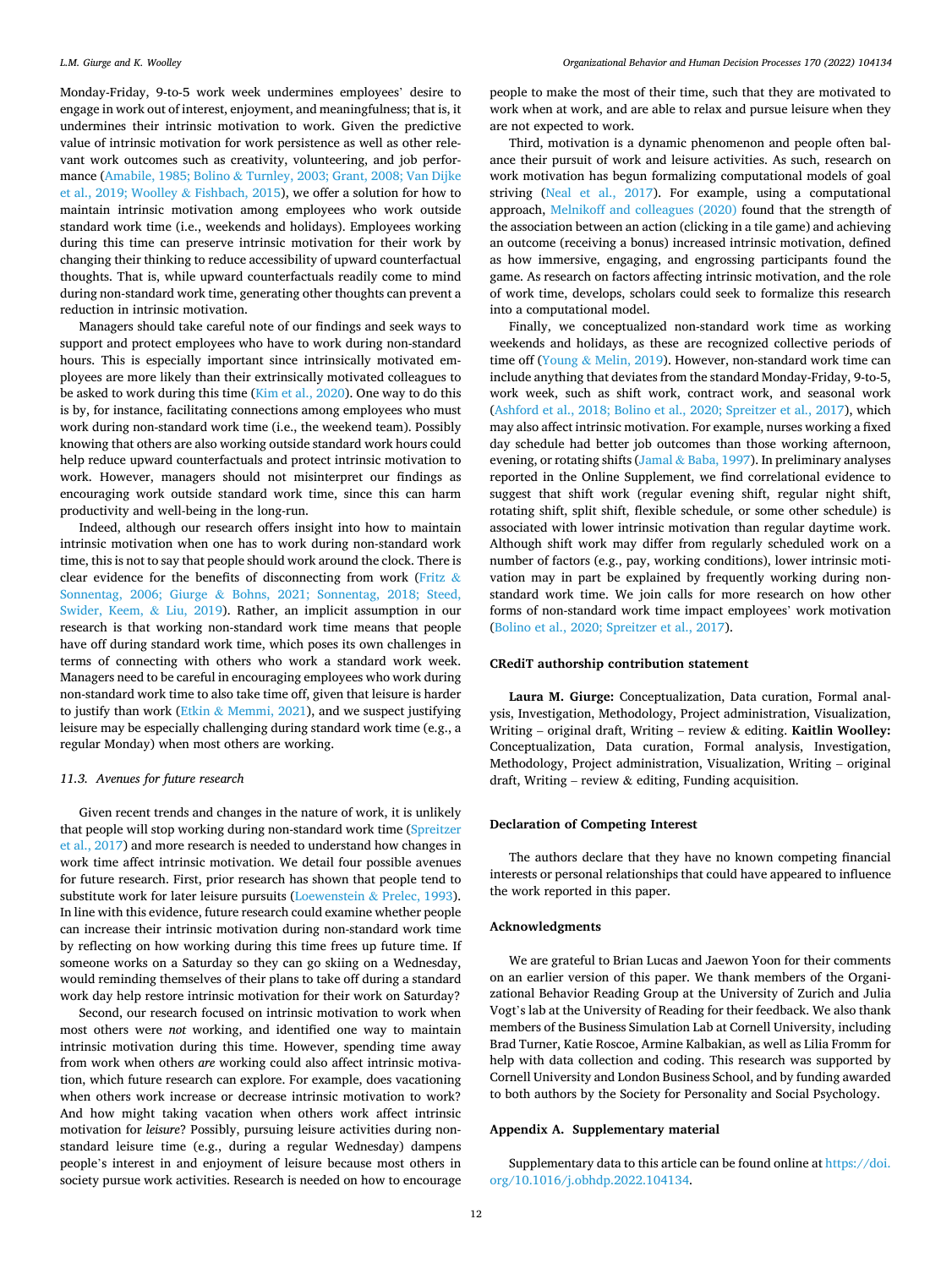#### *Organizational Behavior and Human Decision Processes 170 (2022) 104134*

#### <span id="page-12-0"></span>**References**

[Aeon, B., Giurge, L. M., & Whillans, A. \(2020\). Toward a Theory of Subjective Time.](http://refhub.elsevier.com/S0749-5978(22)00018-8/h0005)  *[Academy of Management Proceedings, 2020](http://refhub.elsevier.com/S0749-5978(22)00018-8/h0005)*(1), 21362.

- [Amabile, T. M. \(1985\). Motivation and creativity: Effects of motivational orientation on](http://refhub.elsevier.com/S0749-5978(22)00018-8/h0010)  creative writers. *[Journal of Personality and Social Psychology, 48](http://refhub.elsevier.com/S0749-5978(22)00018-8/h0010)*(2), 393–399.
- [Amabile, T. M., Hennessey, B. A., & Grossman, B. S. \(1986\). Social influences on](http://refhub.elsevier.com/S0749-5978(22)00018-8/h0015) [creativity: The effects of contracted-for reward.](http://refhub.elsevier.com/S0749-5978(22)00018-8/h0015) *Journal of Personality and Social [Psychology, 50](http://refhub.elsevier.com/S0749-5978(22)00018-8/h0015)*(1), 14–23.
- [Amabile, T. M., Hill, K. G., Hennessey, B. A., & Tighe, E. M. \(1994\). The Work Preference](http://refhub.elsevier.com/S0749-5978(22)00018-8/h0020)  [Inventory: Assessing intrinsic and extrinsic motivational orientations.](http://refhub.elsevier.com/S0749-5978(22)00018-8/h0020) *Journal of [Personality and Social Psychology, 66](http://refhub.elsevier.com/S0749-5978(22)00018-8/h0020)*(5), 950.
- [Ashford, S. J., Caza, B. B., & Reid, E. M. \(2018\). From surviving to thriving in the gig](http://refhub.elsevier.com/S0749-5978(22)00018-8/h0025)  [economy: A research agenda for individuals in the new world of work.](http://refhub.elsevier.com/S0749-5978(22)00018-8/h0025) *Research in [Organizational Behavior, 38](http://refhub.elsevier.com/S0749-5978(22)00018-8/h0025)*, 23–41.
- [Ayers, J. W., Althouse, B. M., Johnson, M., & Cohen, J. E. \(2014\). Circaseptan \(weekly\)](http://refhub.elsevier.com/S0749-5978(22)00018-8/h0030)  [rhythms in smoking cessation considerations.](http://refhub.elsevier.com/S0749-5978(22)00018-8/h0030) *JAMA Internal Medicine, 174*(1), 146–[148](http://refhub.elsevier.com/S0749-5978(22)00018-8/h0030).
- [Bolino, M. C., Kelemen, T. K., & Matthews, S. H. \(2020\). Working 9-to-5? A review of](http://refhub.elsevier.com/S0749-5978(22)00018-8/h0035) [research on nonstandard work schedules.](http://refhub.elsevier.com/S0749-5978(22)00018-8/h0035) *Journal of Organizational Behavior, 42*(2), 188–[211](http://refhub.elsevier.com/S0749-5978(22)00018-8/h0035).
- [Bolino, M. C., & Turnley, W. H. \(2003\). Going the extra mile: Cultivating and managing](http://refhub.elsevier.com/S0749-5978(22)00018-8/h0040)  employee citizenship behavior. *[Academy of Management Perspectives, 17](http://refhub.elsevier.com/S0749-5978(22)00018-8/h0040)*(3), 60–71. [Cerasoli, C. P., Nicklin, J. M., & Ford, M. T. \(2014\). Intrinsic motivation and extrinsic](http://refhub.elsevier.com/S0749-5978(22)00018-8/h0045)
- [incentives jointly predict performance: A 40-year meta-analysis.](http://refhub.elsevier.com/S0749-5978(22)00018-8/h0045) *Psychological [Bulletin, 140](http://refhub.elsevier.com/S0749-5978(22)00018-8/h0045)*(4), 980–1008.
- Consolvo, S., Klasnja, P., McDonald, D. W., & Landay, J. A. (2009). Goal-setting considerations for persuasive technologies that encourage physical activity. *Proceedings of the 4th International Conference on Persuasive Technology*, *8*, 1–8.
- [Dai, H., & Li, C. \(2019\). How experiencing and anticipating temporal landmarks](http://refhub.elsevier.com/S0749-5978(22)00018-8/h0055) influence motivation. *[Current Opinion in Psychology, 26](http://refhub.elsevier.com/S0749-5978(22)00018-8/h0055)*, 44–48.
- Dannenberg, L., Förster, [J., & Jostmann, N. B. \(2012\).](http://refhub.elsevier.com/S0749-5978(22)00018-8/h0060) "If only...": When counterfactual [thoughts can reduce illusions of personal authorship.](http://refhub.elsevier.com/S0749-5978(22)00018-8/h0060) *Consciousness and Cognition, 21*  [\(1\), 456](http://refhub.elsevier.com/S0749-5978(22)00018-8/h0060)–463.
- [Day, H. I., Berlyne, D. E., & Hunt, D. E. \(1971\).](http://refhub.elsevier.com/S0749-5978(22)00018-8/h0065) *Intrinsic motivation: A new direction in motivation*[. Toronto: Holt Rinehart.](http://refhub.elsevier.com/S0749-5978(22)00018-8/h0065)
- [Deci, E. L., & Ryan, R. M. \(1980\). The empirical exploration of intrinsic motivational](http://refhub.elsevier.com/S0749-5978(22)00018-8/h0070)  processes. In *[Advances in Experimental Social Psychology](http://refhub.elsevier.com/S0749-5978(22)00018-8/h0070)* (Vol. 13, pp. 39–80). [Elsevier.](http://refhub.elsevier.com/S0749-5978(22)00018-8/h0070)
- Deci, E., & Ryan, R. (2000). Self-determination theory and the facilitation of intrinsic motivation. *American Psychologist, 55*(1), 68–78. [http://doi.apa.org/getdoi.cfm?](http://doi.apa.org/getdoi.cfm?doi=10.1037/0003-066X.55.1.68) doi=[10.1037/0003-066X.55.1.68](http://doi.apa.org/getdoi.cfm?doi=10.1037/0003-066X.55.1.68).
- [Duffield, C., Gardner, G., & Catling-Paull, C. \(2008\). Nursing work and the use of nursing](http://refhub.elsevier.com/S0749-5978(22)00018-8/h0080)  time. *[Journal of Clinical Nursing, 17](http://refhub.elsevier.com/S0749-5978(22)00018-8/h0080)*(24), 3269–3274.
- [Elliot, A. J., & Harackiewicz, J. M. \(1994\). Goal setting, achievement orientation, and](http://refhub.elsevier.com/S0749-5978(22)00018-8/h0085) [intrinsic motivation: A mediational analysis.](http://refhub.elsevier.com/S0749-5978(22)00018-8/h0085) *Journal of Personality and Social [Psychology, 66](http://refhub.elsevier.com/S0749-5978(22)00018-8/h0085)*(5), 968–980.
- [Elliot, A. J., & McGregor, H. A. \(2001\). A 2 x 2 achievement goal framework.](http://refhub.elsevier.com/S0749-5978(22)00018-8/h0090) *Journal of [Personality and Social Psychology, 80](http://refhub.elsevier.com/S0749-5978(22)00018-8/h0090)*(3), 501–519.
- [Epstude, K., & Roese, N. J. \(2007\). Beyond rationality: Counterfactual thinking and](http://refhub.elsevier.com/S0749-5978(22)00018-8/h0095)  behavior regulation. *[Behavioral and Brain Sciences, 30](http://refhub.elsevier.com/S0749-5978(22)00018-8/h0095)*(5–6), 457–480.
- [Etkin, J., & Memmi, S. A. \(2021\). Goal Conflict Encourages Work and Discourages](http://refhub.elsevier.com/S0749-5978(22)00018-8/h0100) Leisure. *[Journal of Consumer Research, 47](http://refhub.elsevier.com/S0749-5978(22)00018-8/h0100)*(5), 716–736.
- Evans, J. D. (1996). *[Straightforward statistics for the behavioral sciences](http://refhub.elsevier.com/S0749-5978(22)00018-8/h0105)*. Thomson Brooks/ [Cole Publishing Co.](http://refhub.elsevier.com/S0749-5978(22)00018-8/h0105)
- [Fabrigar, L. R., Wegener, D. T., MacCallum, R. C., & Strahan, E. J. \(1999\). Evaluating the](http://refhub.elsevier.com/S0749-5978(22)00018-8/h0110)  [use of exploratory factor analysis in psychological research.](http://refhub.elsevier.com/S0749-5978(22)00018-8/h0110) *Psychological Methods, 4*  [\(3\), 272](http://refhub.elsevier.com/S0749-5978(22)00018-8/h0110)–299.
- [Feldman, E., Reid, E. M., & Mazmanian, M. \(2020\). Signs of Our Time: Time-Use as](http://refhub.elsevier.com/S0749-5978(22)00018-8/h0115)  [Dedication, Performance, Identity, and Power in Contemporary Workplaces.](http://refhub.elsevier.com/S0749-5978(22)00018-8/h0115)  *[Academy of Management Annals, 14](http://refhub.elsevier.com/S0749-5978(22)00018-8/h0115)*(2), 598–626.
- [Fritz, C., & Sonnentag, S. \(2006\). Recovery, well-being, and performance-related](http://refhub.elsevier.com/S0749-5978(22)00018-8/h0120)  [outcomes: The role of workload and vacation experiences.](http://refhub.elsevier.com/S0749-5978(22)00018-8/h0120) *Journal of Applied [Psychology, 91](http://refhub.elsevier.com/S0749-5978(22)00018-8/h0120)*(4), 936–945.
- Gagné, M., & Deci, E. L. (2005). Self-determination theory and work motivation. *Journal [of Organizational Behavior, 26](http://refhub.elsevier.com/S0749-5978(22)00018-8/h0125)*(4), 331–362.
- Gagné, M., Forest, J., Gilbert, M.-H., Aube, C., Morin, E., & Malorni, A. (2010). The [Motivation at Work Scale: Validation Evidence in Two Languages.](http://refhub.elsevier.com/S0749-5978(22)00018-8/h0130) *Educational and [Psychological Measurement, 70](http://refhub.elsevier.com/S0749-5978(22)00018-8/h0130)*(4), 628–646.
- Gaskell, A. (2016). Why A Flexible Worker Is A Happy And Productive Worker. *Forbes*. [https://www.forbes.com/sites/adigaskell/2016/01/15/why-a-flexible-worker](https://www.forbes.com/sites/adigaskell/2016/01/15/why-a-flexible-worker-is-a-happy-and-productive-worker/)[is-a-happy-and-productive-worker/.](https://www.forbes.com/sites/adigaskell/2016/01/15/why-a-flexible-worker-is-a-happy-and-productive-worker/)
- [Giurge, L. M., & Bohns, V. K. \(2021\). You don](http://refhub.elsevier.com/S0749-5978(22)00018-8/optxBrSGnq4lU)'t need to answer right away! Receivers [overestimate how quickly senders expect responses to non-urgent work emails.](http://refhub.elsevier.com/S0749-5978(22)00018-8/optxBrSGnq4lU)  *[Organizational Behavior and Human Decision Processes, 167](http://refhub.elsevier.com/S0749-5978(22)00018-8/optxBrSGnq4lU)*, 114–128.
- [Glynn, M. A. \(1994\). Effects of work task cues and play task cues on information](http://refhub.elsevier.com/S0749-5978(22)00018-8/h0140) [processing, judgment, and motivation.](http://refhub.elsevier.com/S0749-5978(22)00018-8/h0140) *Journal of Applied Psychology, 79*(1), 34–45. Granfield, R. (1992). *[Making elite lawyers: Visions of law at Harvard and beyond](http://refhub.elsevier.com/S0749-5978(22)00018-8/h0145)*.
- [Routledge](http://refhub.elsevier.com/S0749-5978(22)00018-8/h0145). [Grant, A. M. \(2008\). Does Intrinsic Motivation Fuel the Prosocial Fire? Motivational](http://refhub.elsevier.com/S0749-5978(22)00018-8/h0150)  [Synergy in Predicting Persistence, Performance, and Productivity.](http://refhub.elsevier.com/S0749-5978(22)00018-8/h0150) *Journal of Applied*
- *[Psychology, 93](http://refhub.elsevier.com/S0749-5978(22)00018-8/h0150)*(1), 48–58. [Greco, L. M., & Kraimer, M. L. \(2020\). Goal-setting in the career management process: An](http://refhub.elsevier.com/S0749-5978(22)00018-8/h0155)  identity theory perspective. *[Journal of Applied Psychology, 105](http://refhub.elsevier.com/S0749-5978(22)00018-8/h0155)*(1), 40–57.
- Grouzet, F. M. E., Kasser, T., Ahuvia, A., Dols, J. M. F., Kim, Y., Lau, S., Ryan, R. M., Saunders, S., Schmuck, P., & Sheldon, K. M. (2005). The Structure of Goal Contents

#### Across 15 Cultures. *Journal of Personality and Social Psychology, 89*(5), 800–816. <https://doi.org/10.1037/0022-3514.89.5.800>

- [Hackman, J. R., & Oldham, G. R. \(1976\). Motivation through the design of work: Test of](http://refhub.elsevier.com/S0749-5978(22)00018-8/h0165)  a theory. *[Organizational Behavior and Human Performance, 16](http://refhub.elsevier.com/S0749-5978(22)00018-8/h0165)*(2), 250–279.
- [Harackiewicz, J. M., & Sansone, C. \(2000\). Rewarding competence: The importance of](http://refhub.elsevier.com/S0749-5978(22)00018-8/h0170)  [goals in the study of intrinsic motivation. In](http://refhub.elsevier.com/S0749-5978(22)00018-8/h0170) *Intrinsic and extrinsic motivation* (pp. 79–[103\). Elsevier](http://refhub.elsevier.com/S0749-5978(22)00018-8/h0170).
- [Hayes, A. F. \(2008\). Multiple mediation using bootstrapping in SPSS.](http://refhub.elsevier.com/S0749-5978(22)00018-8/h0175) *Communication [Monographs, 76](http://refhub.elsevier.com/S0749-5978(22)00018-8/h0175)*(4), 408–420.
- [Heath, C. \(1999\). On the social psychology of agency relationships: Lay theories of](http://refhub.elsevier.com/S0749-5978(22)00018-8/h0180)  [motivation overemphasize extrinsic incentives.](http://refhub.elsevier.com/S0749-5978(22)00018-8/h0180) *Organizational Behavior and Human [Decision Processes, 78](http://refhub.elsevier.com/S0749-5978(22)00018-8/h0180)*(1), 25–62.
- Herzberg, F. (1959). *[Mausner B., and Snyderman B. The Motivation to Work](http://refhub.elsevier.com/S0749-5978(22)00018-8/h0185)*. New York: [Wiley.](http://refhub.elsevier.com/S0749-5978(22)00018-8/h0185)
- [Ilies, R., Wagner, D., Wilson, K., Ceja, L., Johnson, M., DeRue, S., & Ilgen, D. \(2017\). Flow](http://refhub.elsevier.com/S0749-5978(22)00018-8/h0190)  [at work and basic psychological needs: Effects on well-being.](http://refhub.elsevier.com/S0749-5978(22)00018-8/h0190) *Applied Psychology, 66*  [\(1\), 3](http://refhub.elsevier.com/S0749-5978(22)00018-8/h0190)–24.
- [Jamal, M., & Baba, V. V. \(1997\). Shiftwork, burnout, and well-being: A study of Canadian](http://refhub.elsevier.com/S0749-5978(22)00018-8/h0195)  nurses. *[International Journal of Stress Management, 4](http://refhub.elsevier.com/S0749-5978(22)00018-8/h0195)*, 197–204.
- [Kahneman, D., & Miller, D. T. \(1986\). Norm theory: Comparing reality to its alternatives.](http://refhub.elsevier.com/S0749-5978(22)00018-8/h0200)  *[Psychological Review, 93](http://refhub.elsevier.com/S0749-5978(22)00018-8/h0200)*(2), 136–153.
- [Kim, J. Y., Campbell, T. H., Shepherd, S., & Kay, A. C. \(2020\). Understanding](http://refhub.elsevier.com/S0749-5978(22)00018-8/h0205)  [contemporary forms of exploitation: Attributions of passion serve to legitimize the](http://refhub.elsevier.com/S0749-5978(22)00018-8/h0205)  poor treatment of workers. *[Journal of Personality and Social Psychology, 118](http://refhub.elsevier.com/S0749-5978(22)00018-8/h0205)*(1), 121–[148](http://refhub.elsevier.com/S0749-5978(22)00018-8/h0205).
- [Koestner, R., & Losier, G. F. \(2002\). Distinguishing three ways of being highly motivated:](http://refhub.elsevier.com/S0749-5978(22)00018-8/h0210)  [A closer look at introjection, identification, and intrinsic motivation. In E. L. Deci, &](http://refhub.elsevier.com/S0749-5978(22)00018-8/h0210)  R. M. Ryan (Eds.), *[Handbook of self-determination research](http://refhub.elsevier.com/S0749-5978(22)00018-8/h0210)* (pp. 101–121). University [of Rochester Press](http://refhub.elsevier.com/S0749-5978(22)00018-8/h0210).
- [Kray, L. J., Galinsky, A. D., & Markman, K. D. \(2009\). Counterfactual structure and](http://refhub.elsevier.com/S0749-5978(22)00018-8/h0215)  [learning from experience in negotiations.](http://refhub.elsevier.com/S0749-5978(22)00018-8/h0215) *Journal of Experimental Social Psychology, 45*[\(4\), 979](http://refhub.elsevier.com/S0749-5978(22)00018-8/h0215)–982.
- [Leach, J. K., & Patall, E. A. \(2013\). Maximizing and counterfactual thinking in academic](http://refhub.elsevier.com/S0749-5978(22)00018-8/h0220)  major decision making. *[Journal of Career Assessment, 21](http://refhub.elsevier.com/S0749-5978(22)00018-8/h0220)*(3), 414–429.
- [Lepper, M. R., Greene, D., & Nisbett, R. E. \(1973\). Undermining children](http://refhub.elsevier.com/S0749-5978(22)00018-8/h0225)'s intrinsic [interest with extrinsic reward: A test of the](http://refhub.elsevier.com/S0749-5978(22)00018-8/h0225)" overjustification" hypothesis. *Journal of*
- *[Personality and Social Psychology, 28](http://refhub.elsevier.com/S0749-5978(22)00018-8/h0225)*(1), 129–137. [Leslie, L. M., Manchester, C. F., Park, T.-Y., & Mehng, S. A. \(2012\). Flexible work](http://refhub.elsevier.com/S0749-5978(22)00018-8/h0230)  [practices: A source of career premiums or penalties?](http://refhub.elsevier.com/S0749-5978(22)00018-8/h0230) *Academy of Management [Journal, 55](http://refhub.elsevier.com/S0749-5978(22)00018-8/h0230)*(6), 1407–1428.
- [Lin, H.-F. \(2007\). Effects of extrinsic and intrinsic motivation on employee knowledge](http://refhub.elsevier.com/S0749-5978(22)00018-8/h0235)  sharing intentions. *[Journal of Information Science, 33](http://refhub.elsevier.com/S0749-5978(22)00018-8/h0235)*(2), 135–149.
- [Liu, D., Jiang, K., Shalley, C. E., Keem, S., & Zhou, J. \(2016\). Motivational mechanisms of](http://refhub.elsevier.com/S0749-5978(22)00018-8/h0240)  [employee creativity: A meta-analytic examination and theoretical extension of the](http://refhub.elsevier.com/S0749-5978(22)00018-8/h0240) creativity literature. *[Organizational Behavior and Human Decision Processes, 137](http://refhub.elsevier.com/S0749-5978(22)00018-8/h0240)*, 236–[263](http://refhub.elsevier.com/S0749-5978(22)00018-8/h0240).
- [Loewenstein, G. F., & Prelec, D. \(1993\). Preferences for sequences of outcomes.](http://refhub.elsevier.com/S0749-5978(22)00018-8/h0245) *[Psychological Review, 100](http://refhub.elsevier.com/S0749-5978(22)00018-8/h0245)*(1), 91–108.
- [Manning, A., & Petrongolo, B. \(2008\). The part-time pay penalty for women in Britain.](http://refhub.elsevier.com/S0749-5978(22)00018-8/h0250)  *[The Economic Journal, 118](http://refhub.elsevier.com/S0749-5978(22)00018-8/h0250)*(526), F28–F51.
- [McAuley, E., Duncan, T., & Tammen, V. V. \(1989\). Psychometric properties of the](http://refhub.elsevier.com/S0749-5978(22)00018-8/h0255) [Intrinsic Motivation Inventory in a competitive sport setting: A confirmatory factor](http://refhub.elsevier.com/S0749-5978(22)00018-8/h0255)
- analysis. *[Research Quarterly for Exercise and Sport, 60](http://refhub.elsevier.com/S0749-5978(22)00018-8/h0255)*(1), 48–58. [Melnikoff, D., Carlson, R. W., & Stillman, P. E. \(2020\). A Computational Theory of Flow.](http://refhub.elsevier.com/S0749-5978(22)00018-8/h0260)  *[PsyArXiv.](http://refhub.elsevier.com/S0749-5978(22)00018-8/h0260)*
- [Menges, J. I., Tussing, D. V., Wihler, A., & Grant, A. M. \(2017\). When job performance is](http://refhub.elsevier.com/S0749-5978(22)00018-8/h0265)  [all relative: How family motivation energizes effort and compensates for intrinsic](http://refhub.elsevier.com/S0749-5978(22)00018-8/h0265) motivation. *[Academy of Management Journal, 60](http://refhub.elsevier.com/S0749-5978(22)00018-8/h0265)*(2), 695–719.
- [Mullan, E., Markland, D., & Ingledew, D. K. \(1997\). A graded conceptualisation of self](http://refhub.elsevier.com/S0749-5978(22)00018-8/h0270)[determination in the regulation of exercise behaviour: Development of a measure](http://refhub.elsevier.com/S0749-5978(22)00018-8/h0270) [using confirmatory factor analytic procedures.](http://refhub.elsevier.com/S0749-5978(22)00018-8/h0270) *Personality and Individual Differences, 23*[\(5\), 745](http://refhub.elsevier.com/S0749-5978(22)00018-8/h0270)–752.
- [Nasco, S. A., & Marsh, K. L. \(1999\). Gaining control through counterfactual thinking.](http://refhub.elsevier.com/S0749-5978(22)00018-8/h0275) *[Personality and Social Psychology Bulletin, 25](http://refhub.elsevier.com/S0749-5978(22)00018-8/h0275)*(5), 557–569.
- [Neal, A., Ballard, T., & Vancouver, J. B. \(2017\). Dynamic self-regulation and multiple](http://refhub.elsevier.com/S0749-5978(22)00018-8/h0280)goal pursuit. *[Annual Review of Organizational Psychology and Organizational Behavior,](http://refhub.elsevier.com/S0749-5978(22)00018-8/h0280)  4*[, 401](http://refhub.elsevier.com/S0749-5978(22)00018-8/h0280)–423.
- [Presser, H. B., & Ward, B. W. \(2011\). Nonstandard work schedules over the life course: A](http://refhub.elsevier.com/S0749-5978(22)00018-8/h0285)  first look. *[Monthly Labor Review, 3](http://refhub.elsevier.com/S0749-5978(22)00018-8/h0285)*, 3–16.
- [Roese, N. J. \(1994\). The functional basis of counterfactual thinking.](http://refhub.elsevier.com/S0749-5978(22)00018-8/h0290) *Journal of Personality [and Social Psychology, 66](http://refhub.elsevier.com/S0749-5978(22)00018-8/h0290)*(5), 805–818.
- [Roese, N. J., & Olson, J. M. \(1993\). The structure of counterfactual thought.](http://refhub.elsevier.com/S0749-5978(22)00018-8/h0295) *Personality [and Social Psychology Bulletin, 19](http://refhub.elsevier.com/S0749-5978(22)00018-8/h0295)*(3), 312–319.
- [Ryan, R. M., & Deci, E. L. \(2000\). Self-Determination Theory and the Facilitation of](http://refhub.elsevier.com/S0749-5978(22)00018-8/h0300)  [Intrinsic Motivation, Social Development, and Well-Being.](http://refhub.elsevier.com/S0749-5978(22)00018-8/h0300) *American Psychologist, 55*  [\(1\), 68](http://refhub.elsevier.com/S0749-5978(22)00018-8/h0300)–78.
- [Ryan, R. M., & Deci, E. L. \(2017\). Self-determination theory: Basic psychological needs in](http://refhub.elsevier.com/S0749-5978(22)00018-8/h0305)  [motivation, development, and wellness.](http://refhub.elsevier.com/S0749-5978(22)00018-8/h0305) *Guilford Publications*.
- [Rye, M. S., Cahoon, M. B., Ali, R. S., & Daftary, T. \(2008\). Development and validation of](http://refhub.elsevier.com/S0749-5978(22)00018-8/h0310)  [the counterfactual thinking for negative events scale.](http://refhub.elsevier.com/S0749-5978(22)00018-8/h0310) *Journal of Personality [Assessment, 90](http://refhub.elsevier.com/S0749-5978(22)00018-8/h0310)*(3), 261–269.
- [Sansone, C., & Harackiewicz, J. M. \(1998\).](http://refhub.elsevier.com/S0749-5978(22)00018-8/h0315) "Reality" is complicated. *American [Psychologist, 53](http://refhub.elsevier.com/S0749-5978(22)00018-8/h0315)*(6), 673–674.
- Schleef, D. (2000). "That's a good question!" [Exploring motivations for law and business](http://refhub.elsevier.com/S0749-5978(22)00018-8/h0320)  school choice. *[Sociology of Education](http://refhub.elsevier.com/S0749-5978(22)00018-8/h0320)*, 155–174.